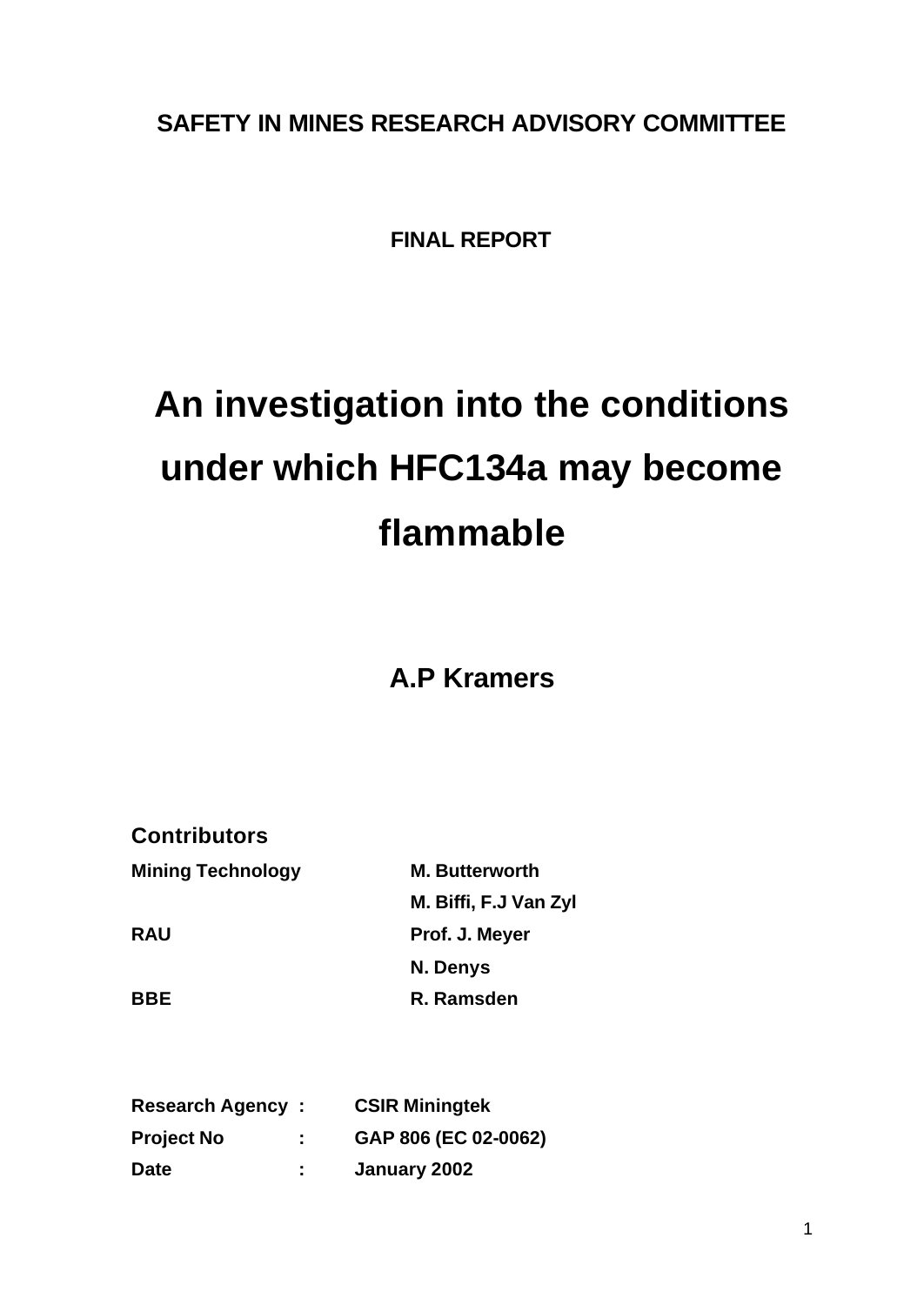# **Executive summary**

A catastrophic failure of an underground refrigeration plant, retrofitted with HFC134a refrigerant (Tua Tona 1999), highlighted the need to investigate and understand conditions under which HFC134a may become dangerous or explosive.

Since the advent of the Montreal protocol and Kyoto agreement considerable research has been conducted in identifying compatible lubricant/refrigerant packages to replace CFC. Much of this work has been incorporated into refrigeration handbooks and standards. HFC134a has been rated as non-flammable and non-toxic at standard temperatures and pressures by both American (ASHRAE Standards 15 and 34) and European standards (BS 4434: 1995).

Previous research (Schröeder et al 1995, Dekleva et al 1993, Reed and Rizzo 1991) investigated the flammability of HFC134a at elevated temperatures and pressures. Schröeder et al (1995) concluded that HFC134a can become flammable at temperatures exceeding 280°C at standard pressure or in a 34% oxygen enriched atmosphere (at standard temperature and pressure).

A small quantity of combustible substances (6.5% propane for example) was shown to reduce the lower flammability limit of a propane/HFC134a/air mixture (Schröeder 1995). The contribution of the lubricant to the flammability of HFC134a was not well understood.

The literature review and findings of the Tau Tona accident report (Department of Minerals and Energy 1999), identified a single possible scenario whereby a HFC134a/lubricant/air mixture may become explosive. The mechanism involved the escape of HFC134a/lubricant past the over heated bearing surfaces of a failing compressor. Experimentation that realistically replicated the likely scenario was used to explore this possibility.

A simple calorimeter was designed to allow the HFC134a or HFC134a/lubricant mixtures to be heated to typical operating temperatures experienced by the gas in a compressor  $(60^{\circ}$ -80 $^{\circ}$ C). The gas was observed while it passed over a red hot metal surface for any signs of decomposition or flammable behaviour. Despite rigorous efforts for a range of scenarios, no flammability was observed.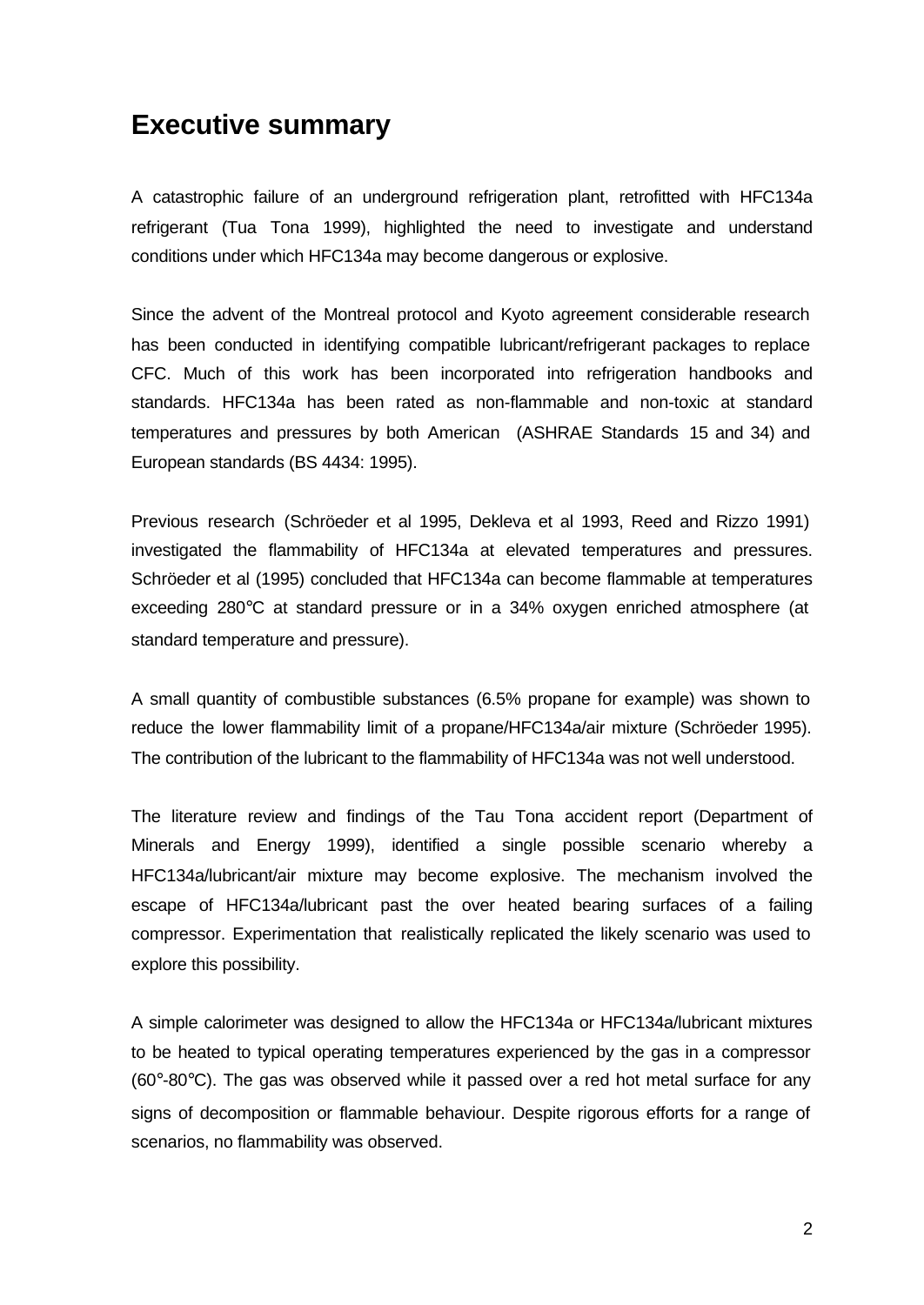Too many variables exist (presence of lubricant, additives and hot metal catalysts) to positively state the exact mechanism for the cause of the Tua Tona explosion. However, similar situations must be avoided in future by stringent monitoring and control.

HFC134a is flammable at elevated temperatures when exposed to an ignition source. Flammable gas such as methane if mixed with a HFC134a/air mixture reduces the mixture's lower flammability limit, and thus requires a smaller ignition source for the gas to become flammable at standard temperatures and pressures. HFC134a can displace air and accumulate in low air velocity areas. It is thus important to consider the following when determining the risk associated with underground refrigeration plants:

- Adequate protective measures against fires are required for the plant and/or any mine sections downstream of the plant.
- Adequate protective measures should be in place for the release of large quantities of refrigerant gas in mine air streams.
- In abnormal high concentrations of HFC134a (above 60 000 ppm) mixed with air, any surface exceeding 180°C (100°C lower than LEL temperature of 280°C as recommended by SABS0147) must be considered as dangerous.

**Based on literature, experimentation and accident reports for the Tua Tona explosion, it is the researchers' opinion that it is highly unlikely that HFC134a/lubricant mixtures combust under normal operating conditions or under conditions where surface temperatures remain below 180°C.** Temperatures exceeding or approaching 180°C would be associated with an onset of catastrophic conditions such as plant room fires and total mechanical failure of equipment**. It is suggested in that the guidelines listed in Section 5.2, pertaining to abnormal plant conditions, are considered for assessing the risks associated with underground refrigeration systems.**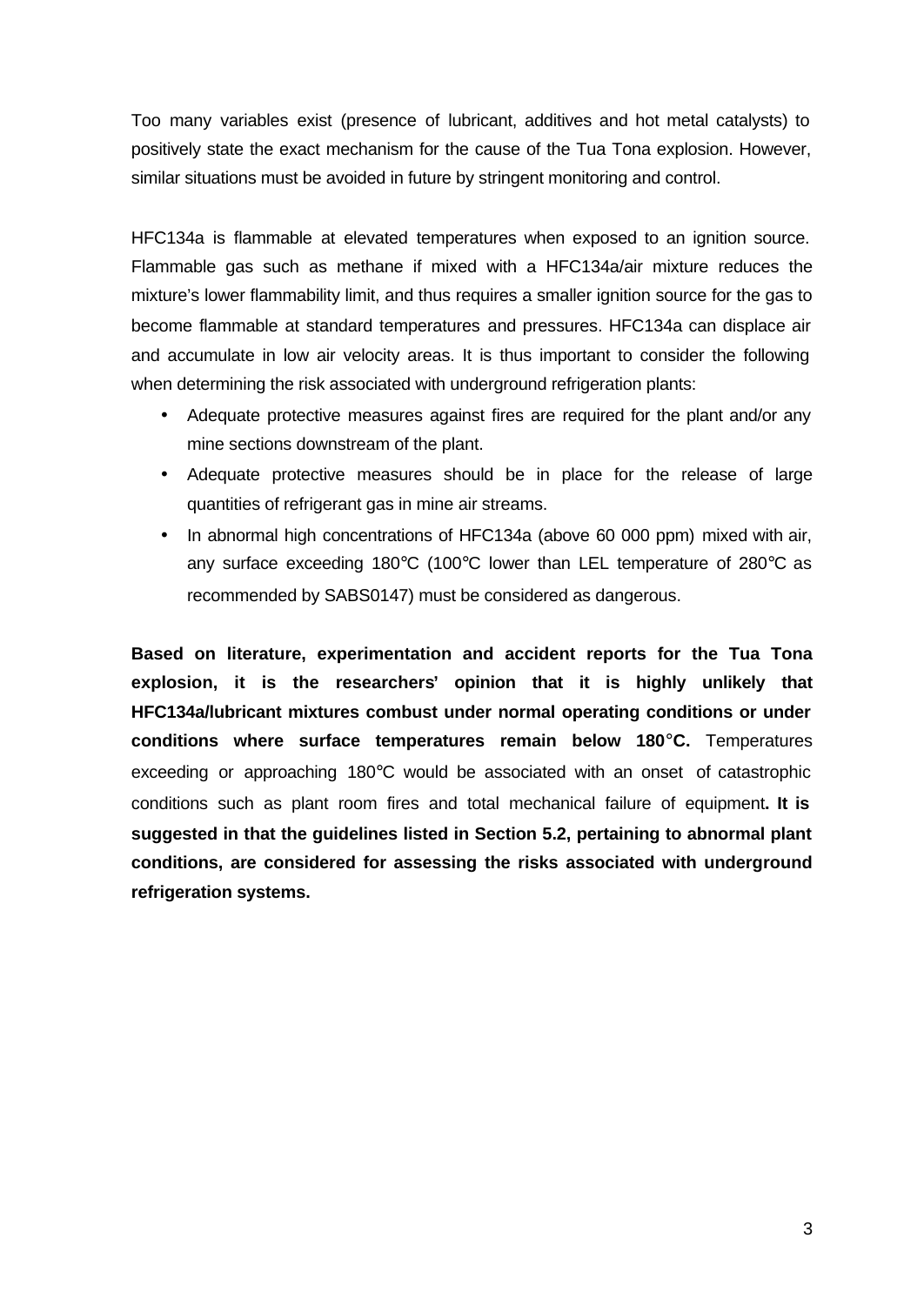# **Table of Contents**

| $\mathbf{1}$   |       |  |
|----------------|-------|--|
|                | 1.1   |  |
|                | 1.2   |  |
|                | 1.3   |  |
|                | 1.4   |  |
| $\overline{2}$ |       |  |
|                | 2.1   |  |
|                | 2.1.1 |  |
|                | 2.1.2 |  |
|                | 2.1.3 |  |
|                | 2.1.4 |  |
|                | 2.2   |  |
|                | 2.2.1 |  |
|                | 2.2.2 |  |
|                | 2.3   |  |
|                | 2.4   |  |
|                | 2.4.1 |  |
|                | 2.4.2 |  |
| 3              |       |  |
|                | 3.1   |  |
|                | 3.2   |  |
|                | 3.3   |  |
|                | 3.4   |  |
| 4              |       |  |
| 5              |       |  |
|                | 5.1   |  |
|                | 5.2   |  |
| 6              |       |  |
| 7              |       |  |
|                |       |  |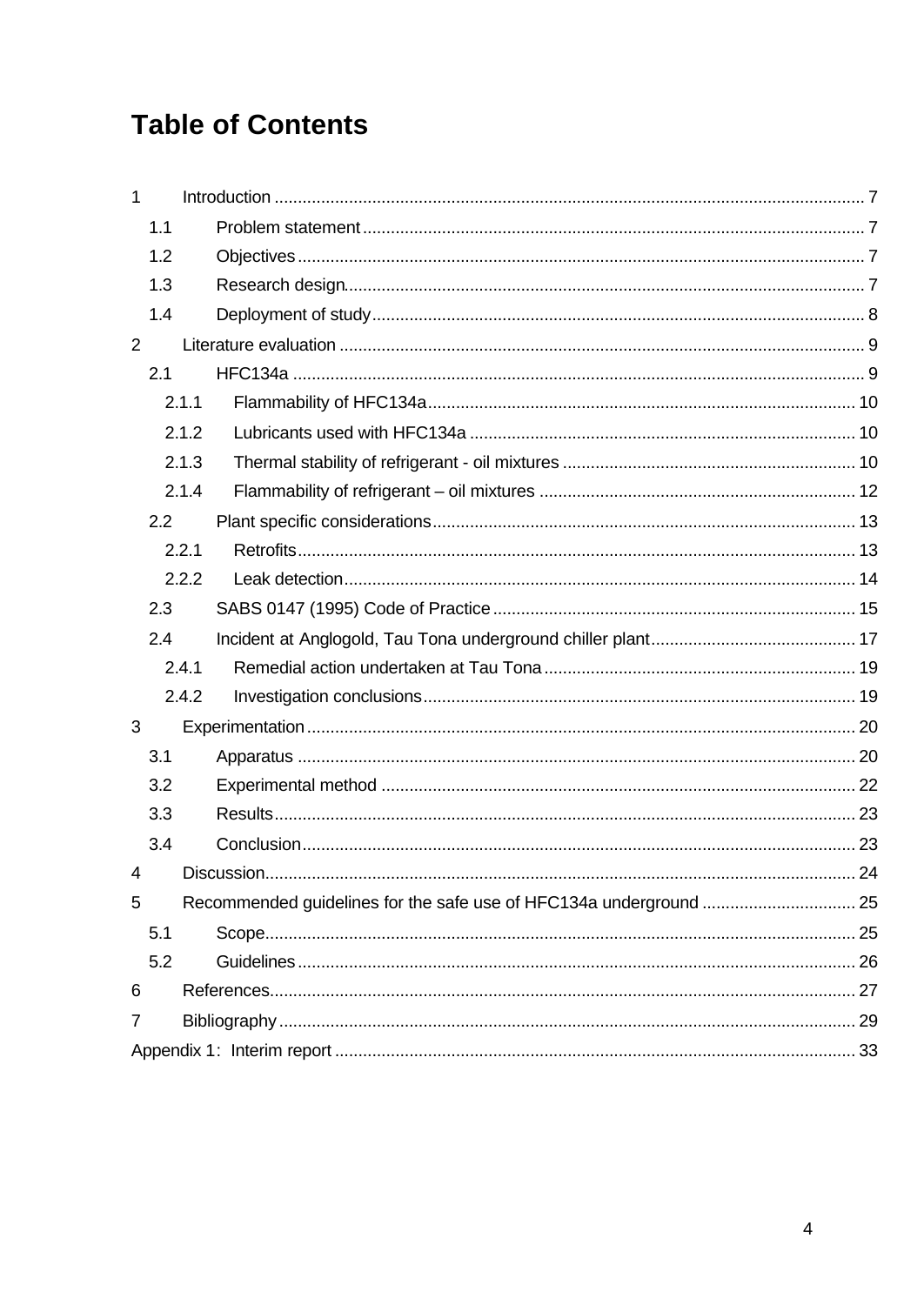# **List of Figures**

| Figure 3.2: Position of top and bottom thermocouples about a red-hot glow wire  22 |  |
|------------------------------------------------------------------------------------|--|

# **List of Tables**

|--|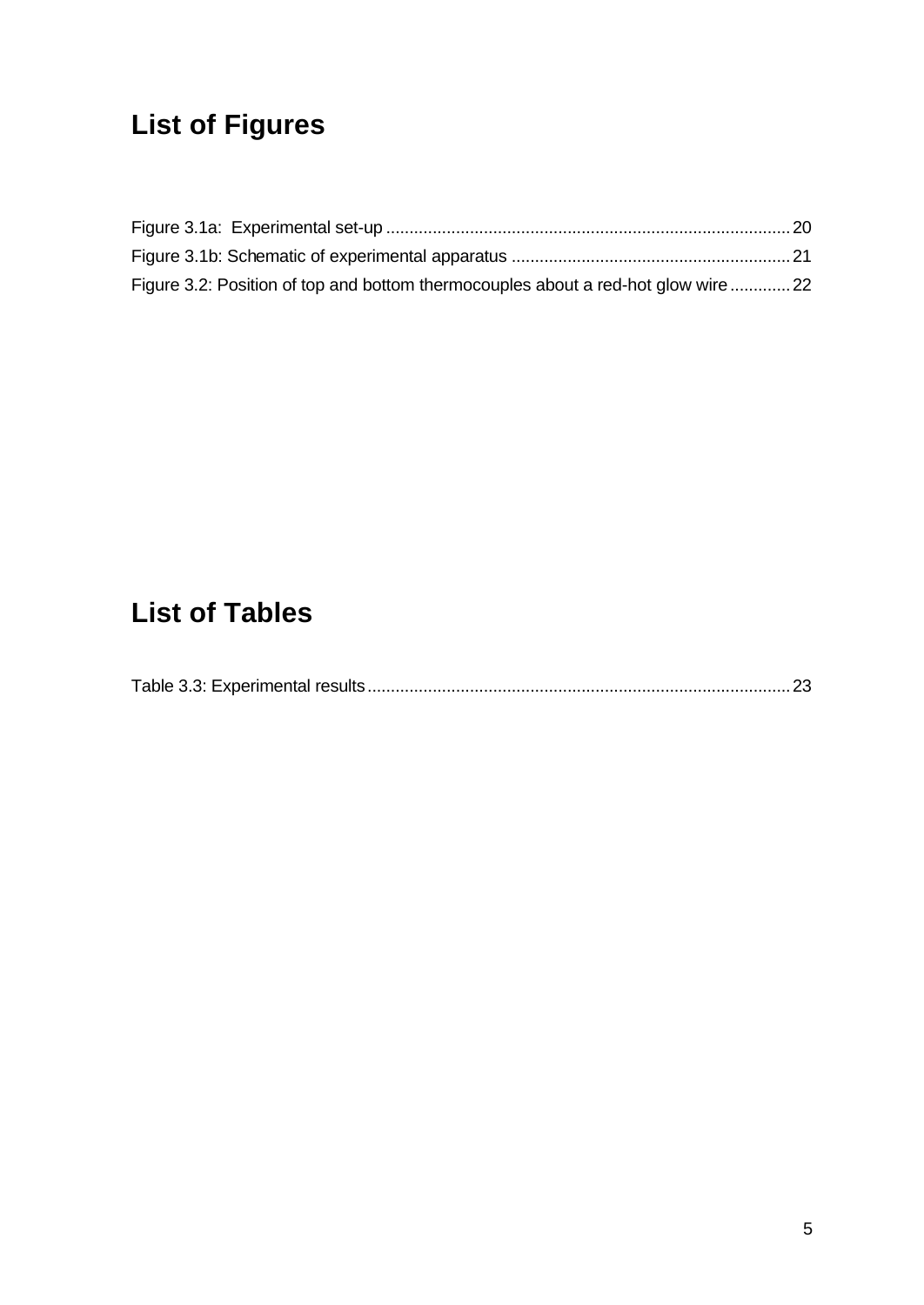# **Nomenclature**

The **flash point** of a liquid is the lowest temperature at which a liquid gives off vapour at such a rate as to form an air/vapour mixture that will ignite, but will not sustain ignition.

HF or **Hydrogen fluoride** is highly toxic gas that occurs because of the decomposition of HFC134a at temperatures exceeding 900°C. It has an exceedingly irritating smell, even at low concentrations and so provides an automatic and definite warning.

**LEL** Lower explosivity limit describes the percentage of flammable gas that must be in a mixture for the mixture to be flammable.

**PAG** Polyalkylene glycols family of synthetic lubricants.

**SABS 0147** classifies HFC134a according to the European flammability classification as **Group 1**, non-flammable in vapour form (at any concentration in air that is at atmospheric pressure and at 20°C) and that are of low order of toxicity.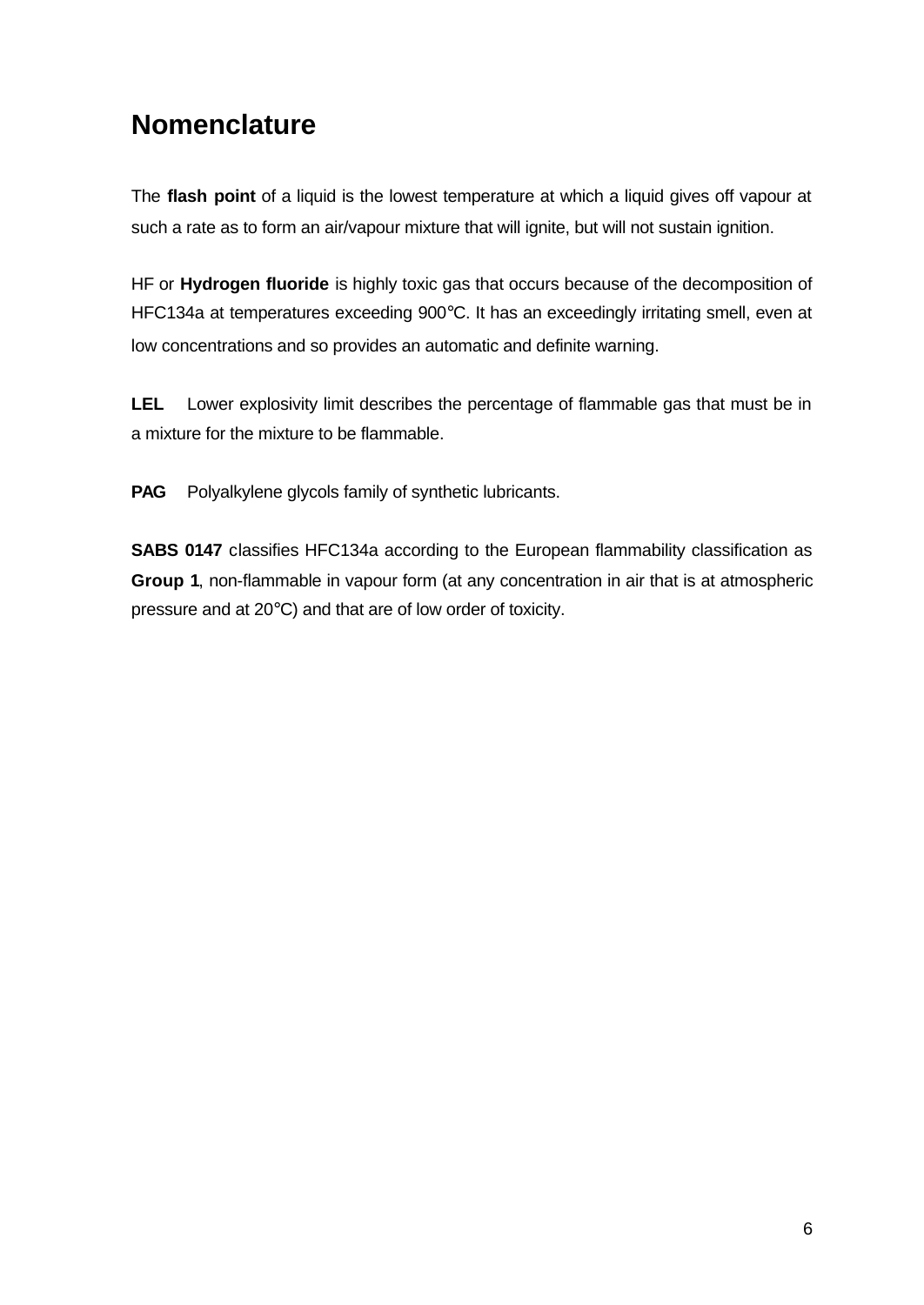# **1 Introduction**

Following the Montreal Protocol all South African mines continue phasing out CFC and HCFC refrigerants. HFC134a refrigerant alternative complied with the five major factors usually considered for the selection of a refrigerant, namely safety, performance, reliability, environmental acceptability and simplicity of application. HFC 134a was developed as a replacement for CFC12 and in many cases, can be substituted directly into existing CFC12 systems by following retrofit guidelines (DuPont 2001).

### **1.1 Problem statement**

A catastrophic failure of an underground refrigeration plant retrofitted with HFC134a has highlighted the need to investigate and understand conditions under which the refrigerant or refrigerant /lubricant mixtures can become explosive. The work must therefore consider both normal and abnormal operating conditions to which HFC134a may be exposed to empower machine operators, mine maintenance personnel and contractors to take preventative and corrective action when appropriate.

# **1.2 Objectives**

The work commissioned by SIMRAC and presented in this report investigated the explosive behaviour of HFC134a under both normal and abnormal operating conditions. This knowledge will be used to promote safety in the operation and maintenance of underground chilling plants using HFC134a refrigerant.

# **1.3 Research design**

#### **Literature evaluation**

In Section 2, a summary critical literature review pertaining to the flammability of HFC134a is presented. The complete literature review is attached in Interim report (Kramers, Denys, 2001) as Appendix 1. The work introduces various standards, used worldwide, for the safety classification of refrigerants and the safe use of HFC134a in refrigeration systems. Accident reports for an explosion that occurred at an underground refrigeration plant were studied. Relevant accompanying investigation reports (York and Castrol) were also obtained and technical personnel involved with the investigation were interviewed. An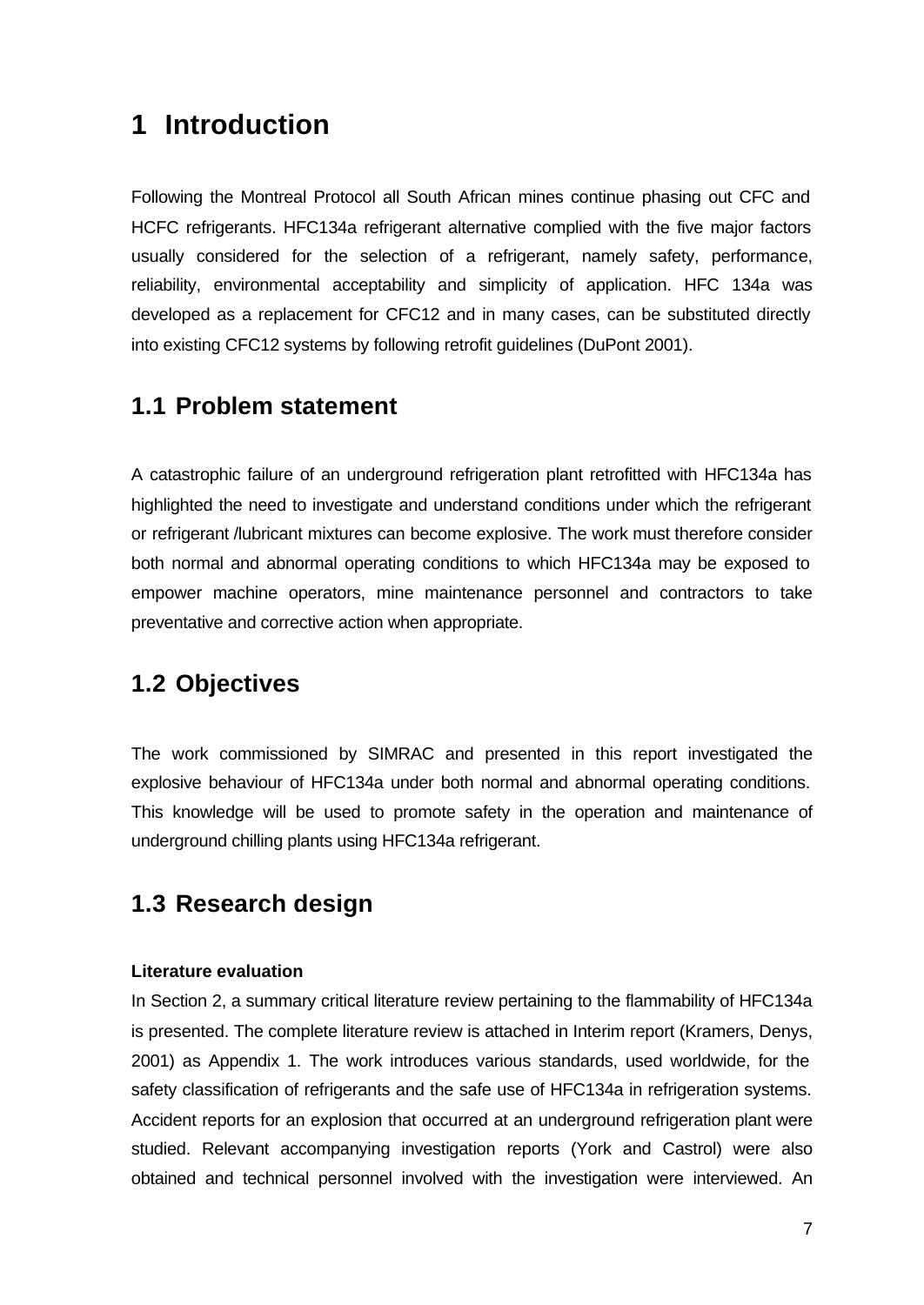attempt has been made to identify the behaviour of HFC134a under extreme (abnormal) operating conditions. The lack of literature pertaining to the flammability of HFC134a/lubricant mixtures indicated the need for experimentation to provide these answers.

#### **Experimental work**

In Section 3, experimentation to provide qualitative answers for the flammability of HFC134a/lubricant mixtures as opposed to pure HFC134a (with known flammability limits) is described. The work tests the most likely explosion scenario drawn by the various experts involved in the investigation of the accident at Tua Tona underground water chilling plant, namely that HFC134a/lubricant gas mixture escaped from a failing compressor past overheating journal bearings, mixed with air and ignited.

# **1.4 Deployment of study**

- Section 1: Introduction and background.
- Section 2: Literature evaluation on flammability standards.
- Section 3: Research methodology and experimental approach.
- Section 4: Discussions.
- Section 5: Recommended guidelines for the safe use of HFC134a underground.

#### **Stakeholder involvement**

Throughout the execution of this investigation, advice has been sought and cognisance taken of the opinions and experience of technical experts representing a spectrum of stakeholders. This aspect was specified as sub-task 3.3 of the project proposal. Experts consulted include:

| <b>Tau Tona Gold Mine</b> |
|---------------------------|
| AngloGold Ltd.            |
| Gold Fields Ltd.          |
| Gold Fields Ltd.          |
| York/ MIAC, Inc.          |
| York/ MIAC, Inc.          |
|                           |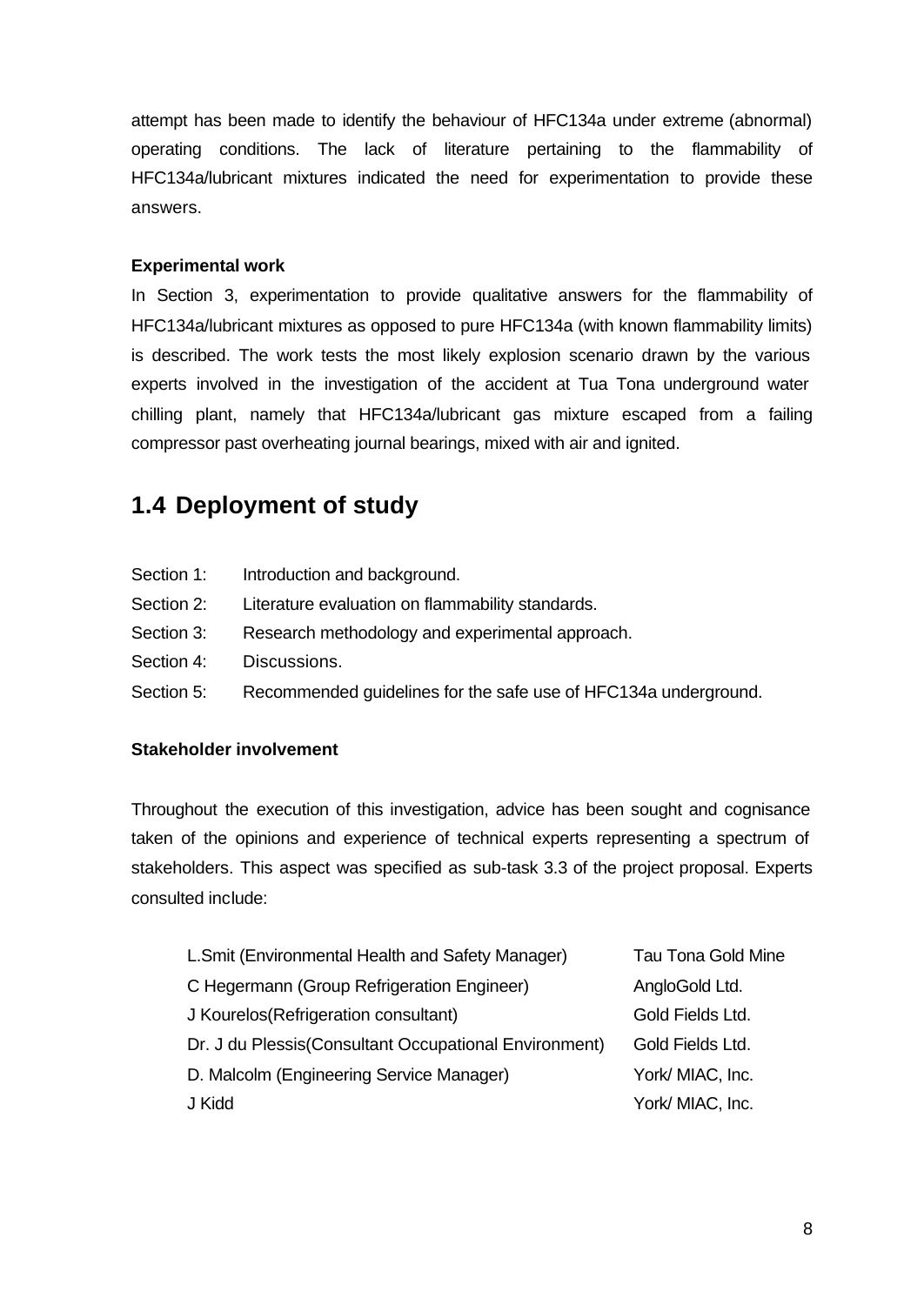# **2 Literature evaluation**

This section contains a summary of primary findings from literature reviewed and has been included for completeness. For the full literature review, the reader may refer to the interim report (Kramers, Denys, Sept 2001). The work presented in the interim report completely defines the flammability of pure HFC134a under both normal and abnormal operating conditions. In refrigeration systems, the refrigerant is miscible with the compressor lubricant and so it is important to determine the flammability of the resulting refrigerant/lubricant mixture. For this reason, various lubricants used with HFC134a are also presented. Finally, an attempt is made to understand what contribution the lubricant makes to the flammability of the mixture.

# **2.1 HFC134a**

HFC134a is a refrigerant, the working fluid in refrigeration, air-conditioning and heat pumping systems. Refrigerants absorb heat from one area (such as the air conditioned space) and reject it to another space through evaporation and condensation processes respectively. The selection of a refrigerant often involves compromise between conflicting desirable thermodynamic and chemical properties. Chemical stability is regarded as the most important. Other considerations are safety (flammability and toxicity), cost, availability, efficiency and compatibility with compressor lubricants and construction materials used in the system.

The Montreal Protocol is an international treaty that controls the production of ozone depleting substances, including refrigerants containing chlorine or bromine. Amendments to the protocol called for the complete cessation of production of CFC's (such as R12) by January 1996. In addition production of HCFCs (such as CFC22) is to be phased out by January 2030. The drive to eliminate CFCs has lead to widespread retrofitting of refrigeration plants with alternative ozone friendly refrigerants like HFC134a. Retrofitted machines usually need to be modified in order to operate efficiently using the new refrigerants. Which raises questions regarding the chemical stability, tolerance of contamination, etc. of the substitute refrigerants.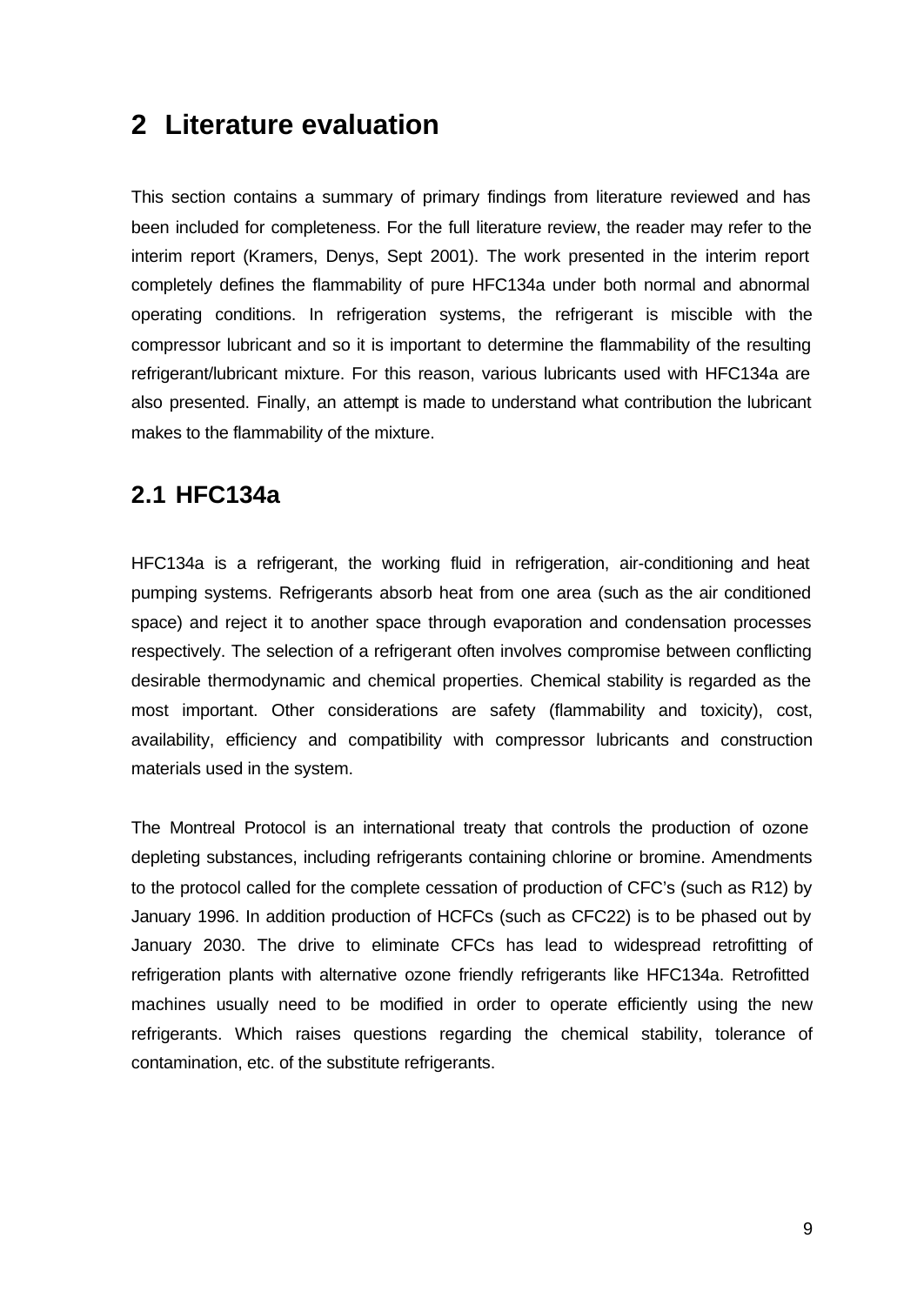# **2.1.1 Flammability of HFC134a**

The flammability of HFC134a has been investigated by other researchers. There is general agreement that HFC134a can become flammable and even explosive under elevated temperature (or pressure) conditions. HFC134a at standard temperature and pressure is a non-flammable gas that only exhibits an explosion range in oxygen-enriched atmospheres (34% Oxygen, 66% Nitrogen by volume). When the concentration by volume of HFC134a in air approaches 13% the mixture may become flammable at temperatures exceeding 280°C. The explosion ranges of HFC134a in mixtures with air are also highly dependent on the type of ignition source and the volume of the vessel used.

### **2.1.2 Lubricants used with HFC134a**

Lubricants used with refrigerant 134a are mineral oils; alkyl benzenes; dibasic, polybasic and polyol esters; polyalkylene glycols (PAG); polyvinyl ether and fluoro chemical lubricants.

The most important properties to consider when evaluating lubricant suitability for use in a refrigeration application include miscibility, solubility, lubricity, stability, and system compatibility. In the case of retrofitted systems the compatibility of the new refrigerant with the previously used refrigerant and lubricant is important.

*Miscibility* describes when liquid refrigerant and lubricant exist in one phase and are in equilibrium over the working temperature range for the system (-30°C to 80°C). The majority of the liquid present is a solution of refrigerant and lubricant.

*Mutual solubility* of refrigerant and lubricant over the entire range of temperature, pressure and composition is considered essential by most refrigeration engineers. Soluble lubricants ensure that lubricant returns from the refrigeration system and is supplied to compressor bearings.

### **2.1.3 Thermal stability of refrigerant - oil mixtures**

All of the listed lubricants and their associated additive packages may oxidize or degrade thermally. Oxidation is usually not a concern in refrigerating systems since no oxygen is available to react with the lubricant. However, if a system is not adequately evacuated or if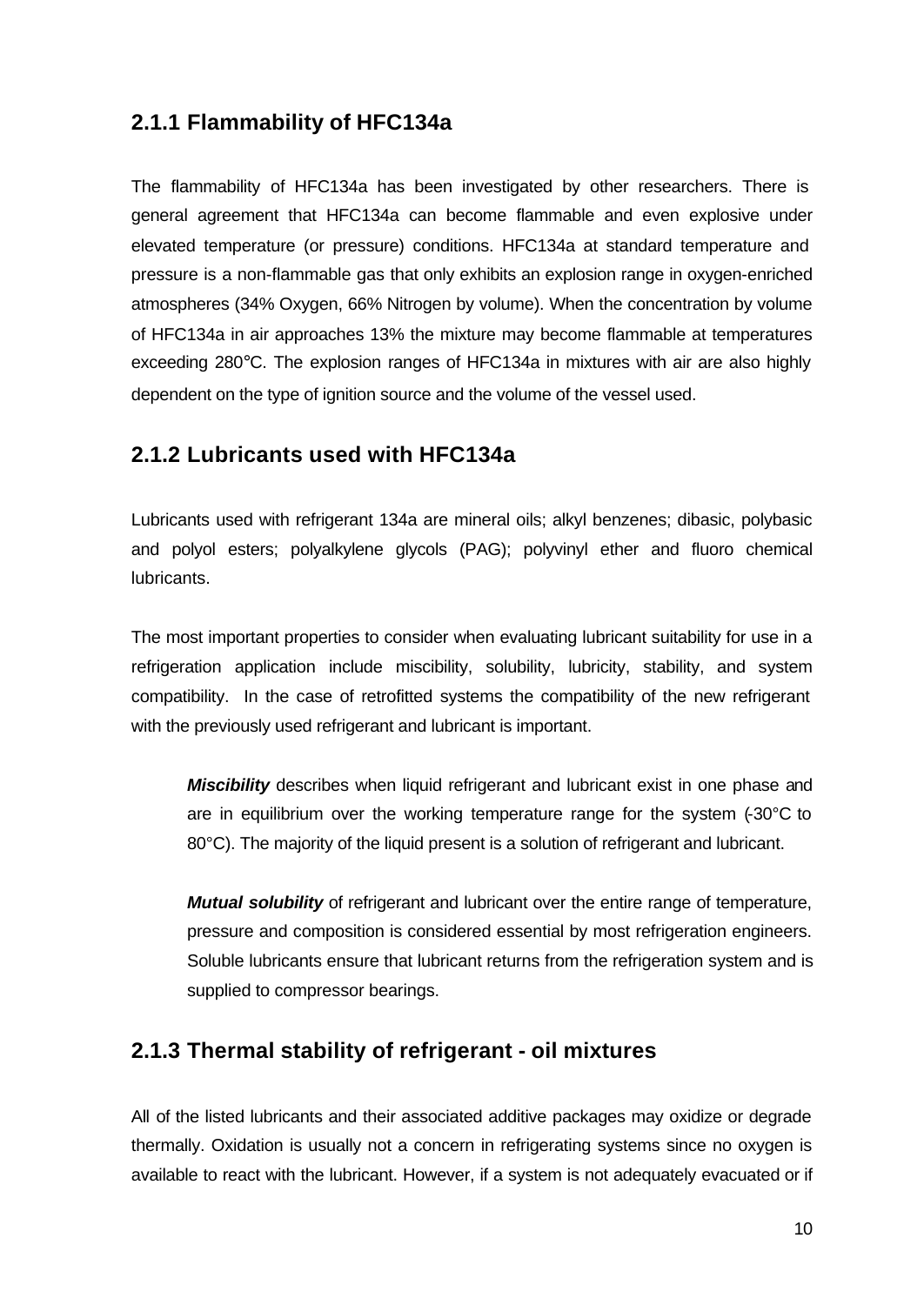air is allowed to leak into the system, organic acids and sludge can be formed. Some researchers have suggested that the oxidative breakdown products of PAG lubricants (Komatsuzaki *et al.*, 1991) and perhaps of esters are volatile as opposed to mineral oils that are more likely to include sludge.

The chemical and thermal stability of the lubricants are evaluated using the ANSI/ASHRAE 97-1989 test method. Equal volumes of the lubricant and refrigerant and metal coupons (aluminium, steel and copper) are sealed in glass tubes and aged at 175°C for a period (between 7 and 56 days). After aging, the tube contents are visually inspected for discoloration and analysed using gas chromatography and infrared analysis. The total acid number (TAN) of the fluid is measured and its change is considered an indication of the extent of molecular breakdown by hydrolysis. The liquid is also analysed for fluorine ion content to estimate refrigerant breakdown. No investigator observed any indication of HFC134a decomposition or reaction, however lubricant breakdown was observed in some cases.

Esters can be degraded by water to the free acid and alcohol (hydrolysis). Thermal decomposition generally yields alkenes, water, CO, and CO<sub>2</sub>. Thermal degradation of ester lubricants yields alkenes, CO, and CO<sub>2</sub> (Schlosberg *et al.*, 1985). In the evaluations (sealed-tube tests at 175°C for 14, 28, and 56 days) performed by Sundaresan and Finkenstadt (1992), no lubricant degradation was detected. Sanvordenker (1991) reported that polyol esters may decompose in the presence of steel to form materials such as organic acids, moisture, and carbon dioxide. It was concluded that decomposition of polyol esters is likely to occur at temperatures above 204°C in the presence of steel. However, Short and Cavestri (1992) report no decomposition at a temperature of 260°C. This disagreement can be due to several factors: the different hydrolytic stability and acid number of the tested lubricants, the presence of air during the test, etc. This shows that the quality, structure, and degree of refining of lubricant-grade esters are of prime importance.

PBE-based fluids perform extremely well in sealed-tube tests, with no sign of chemical change, deposit formation or copper plating.

The polyalkylene glycol lubricants can be degraded by water through a hydrolytic mechanism to the parent glycol and lower oligomers; and by oxygen through an oxidative mechanism to peroxides first and then acids. Polyglycols may also be degraded in the presence of moisture and catalytic quantities of strong acid to undergo acid-catalyzed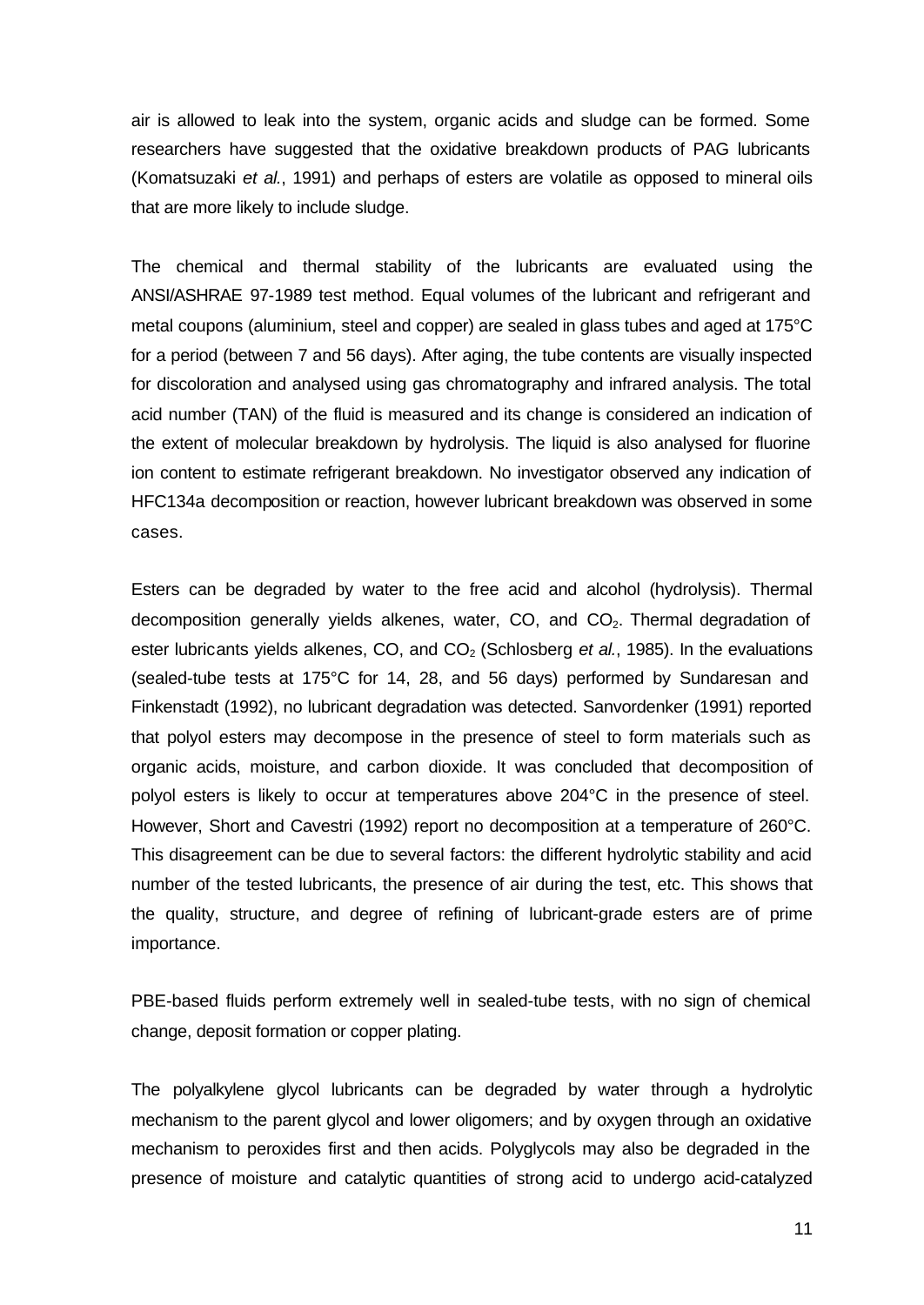hydrolysis and dehydration. At high temperatures, the degradation will eventually yield very low molecular weight compounds such as  $CO$ ,  $CO<sub>2</sub>$ , propene, and propane (Schlosberg *et al.*, 1985). In the evaluations (sealed-tube tests at 175°C for 14, 28, and 56 days) performed by Sundaresan and Finkenstadt (1992), no refrigerant degradation was detected.

### **2.1.4 Flammability of refrigerant – oil mixtures**

Very little information about the flammability of lubricants and refrigerant – lubricant mixtures could be found in the literature. The flash point of a lubricant is mentioned in most articles. The flash point of a liquid is the lowest temperature at which a liquid gives off vapour at such a rate as to form an air/vapour mixture that will ignite, but will not sustain ignition. Flash points for mineral oils vary between 143°C and 190°C; for synthetic oils, the flash point varies between 180°C and 290°C.

Flammability limits at atmospheric pressure and room temperature could be found for the compounds resulting from the thermal degradation or cracking of lubricants. However, no flammability data at the working pressure and temperature of a refrigeration compressor could be found.

Schröder *et al.* (1995) investigated some mixtures of flammable gases with HFC134a to determine flammability ranges for combustible HFC134a/air mixtures. The experimental results indicate that very small amounts of combustible substances can cause flammability of such mixtures. According to Schröder the influence of combustible refrigerant oils can be estimated by comparing the amount of gaseous oil or aerosol in the gaseous mixture and propane. The explosion range of propane/HFC134a/air mixtures is as shown in Figure : the lower explosivity limit (LEL) is 1.7% by volume and the upper explosivity limit (UEL) is 10.8% by volume. The LEL decreases by adding HFC134a. Note that the addition of 10% by volume HFC134a (absolutely), results in the LEL of propane to decreased to 0.7% by volume.

The  $T_{ci}$ -value (defined in ISO standard 10156) is the maximum percentage of a flammable gas in an inert gas, for which this mixture of the flammable gas with the inert gas is not flammable in air. For propane in mixture with HFC134a,  $T_{ci}$  is 6.5%. This means that a propane content of little more than 6.5% by volume in HFC134a is sufficient to produce flammable mixtures at room temperature and atmospheric pressure.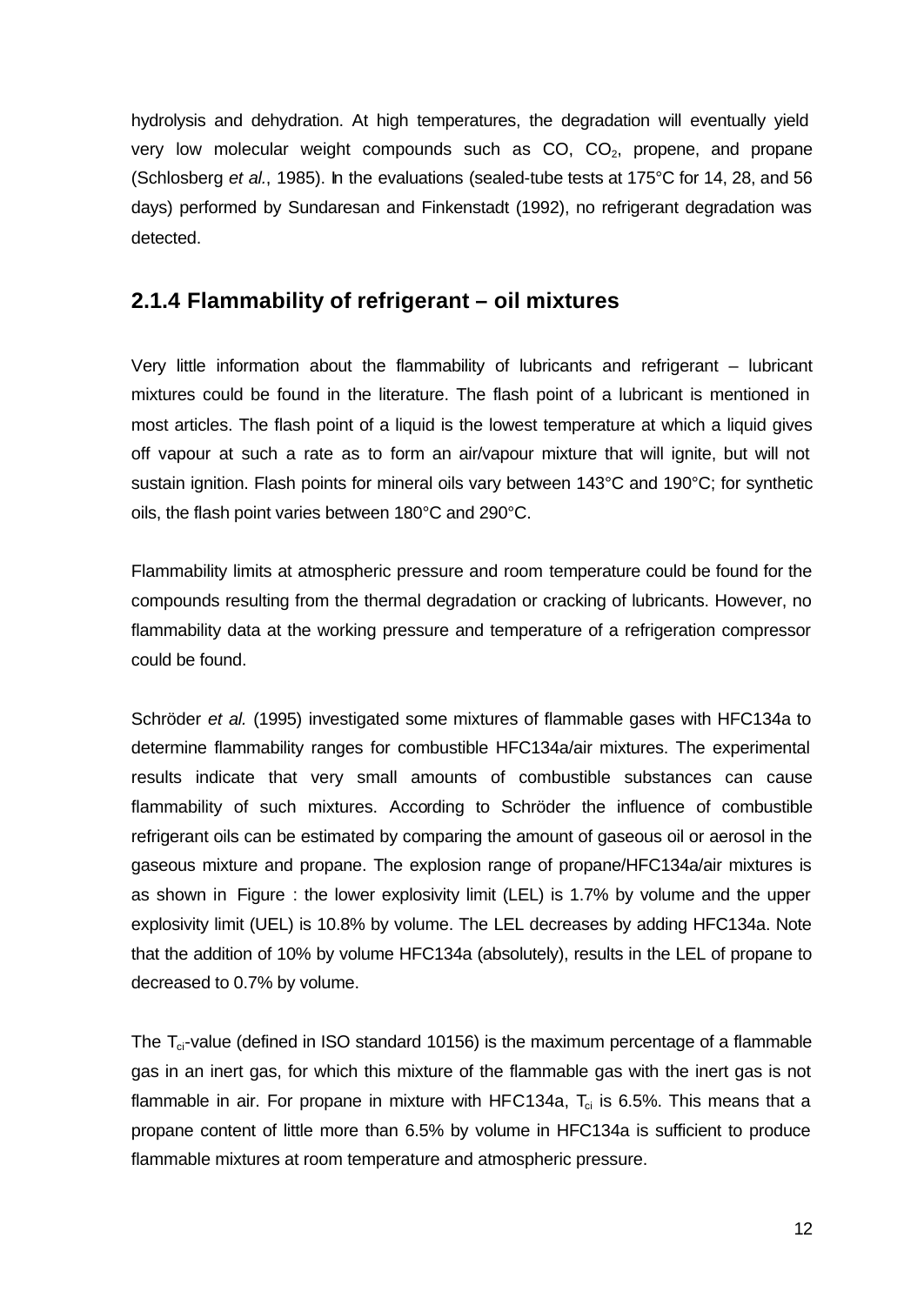

**Figure 2.1.4: Explosion range of propane/HFC134a/air mixtures at room temperature and atmospheric pressure (Schroeder 1995)**

The same experiments can be executed for other flammable compounds and for different temperatures and pressures. Adding flammable gases to HFC134a leads to an expansion of the lower explosivity limit (LEL). Therefore, the fire and explosion risks are not generally decreased by adding HFC134a, but rather increased in many cases. Even small fractions of flammable substances in HFC134a can lead to flammability of the mixture.

In all cases, a certain amount of air is necessary to ignite the refrigerant/lubricant/air mixture. In a properly maintained refrigeration system, no air is available to form a refrigerant/lubricant/air mixture that will ignite.

# **2.2 Plant specific considerations**

### **2.2.1 Retrofits**

HFC134a is regarded as the most appropriate replacement refrigerant for systems previously using CFC12 and mineral oil. The selection of a suitable lubricant for HFC134a is also determined by the effect of residual chlorine (from CFC12) and the effect of residual mineral oil.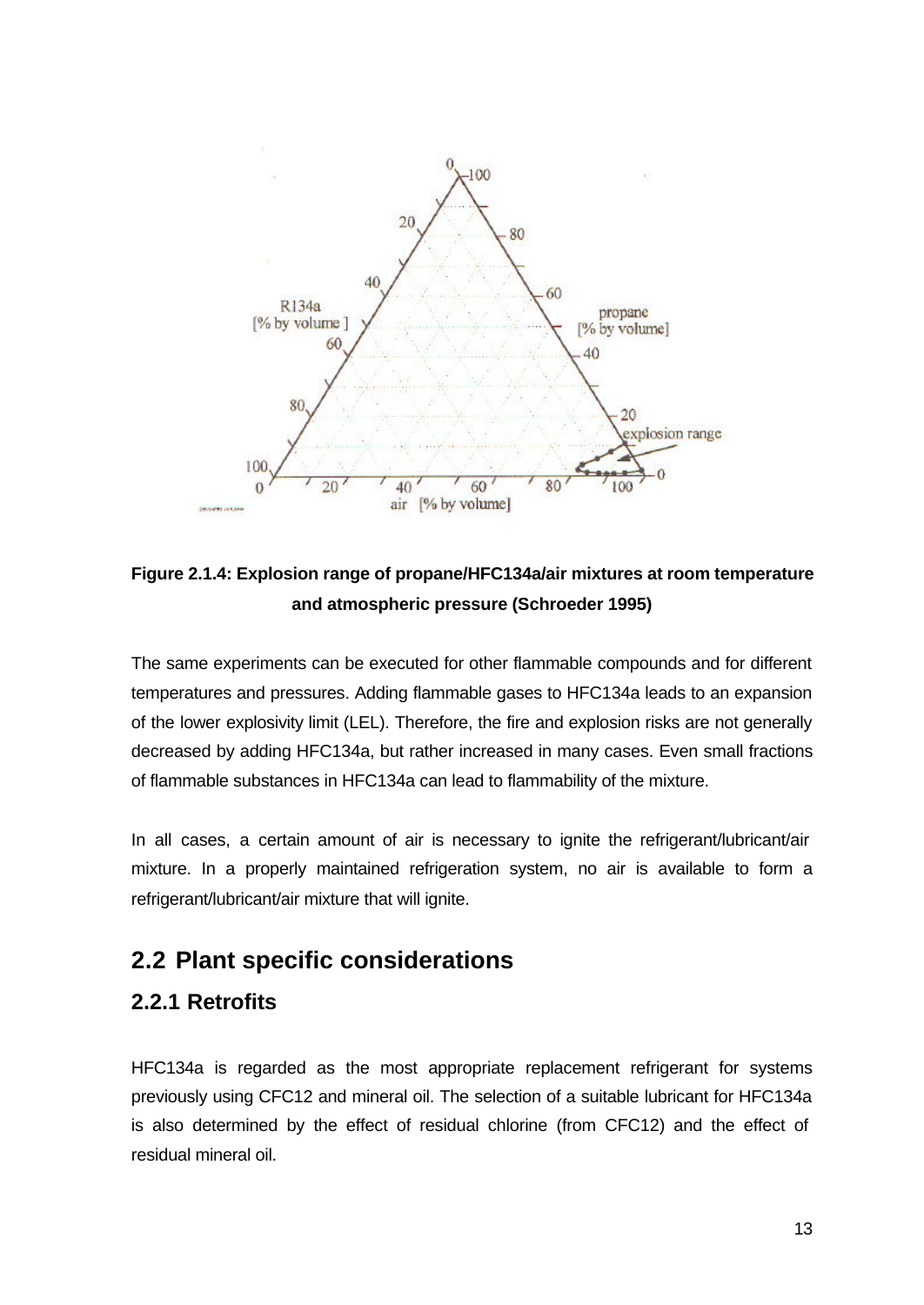The retrofit procedure pioneered by Castrol has been widely adopted by the refrigeration and air-conditioning industry and was. Procedures have been established for systems of all sizes. The procedure entails isolating the CFC refrigerant from the compressor and replacing the original mineral oil with the appropriate viscosity polyol ester. The system is then run normally and the action of the CFC refrigerant passing around the system flushes the remaining oil back to the compressor sump. Through repeated oil changes, the contamination level of the mineral oil within the system is reduced to an acceptable level (usually 3-5%).

#### **Pitfalls and problems**

- Maintenance of system cleanliness has assumed greater importance for retrofitted systems. Since, HFC134a-lubricant mixtures are more effective cleansing agents than the CFC-mineral oil mixtures, there is a danger of particles (that accumulated while the system was using the CFC working fluid) becoming dislodged, and contaminating the compressor oil and clogging the expansion devices and other components.
- Care must be taken to minimize lubricant exposure to air moisture or to water directly entering the system through leaks in condenser or evaporator heat exchange tubes. The HFC compatible lubricants are more hygroscopic than the mineral oil and alkyl benzenes. Unacceptable lubricant moisture content can result in the formation of corrosive acids that will attack compressor parts.
- Mixing of CFC12 and HFC134a must be avoided since the presence of the CFC may result in chlorine attack of the synthetic lubricants. In addition the resulting refrigerant azeotrope has a higher vapour pressure than either of the two individual components and may cause frequent high pressure and motor overload shutdowns.

### **2.2.2 Leak detection**

Leak detection is a major problem for manufacturers and service engineers. Several leak detection methods are described below.

#### **Electronic detection**

Electronic detection is widely used in the manufacture and assembly of refrigeration systems. The operation principle relies on the variation of current flow caused by ionisation of decomposed refrigerant between two oppositely charged platinum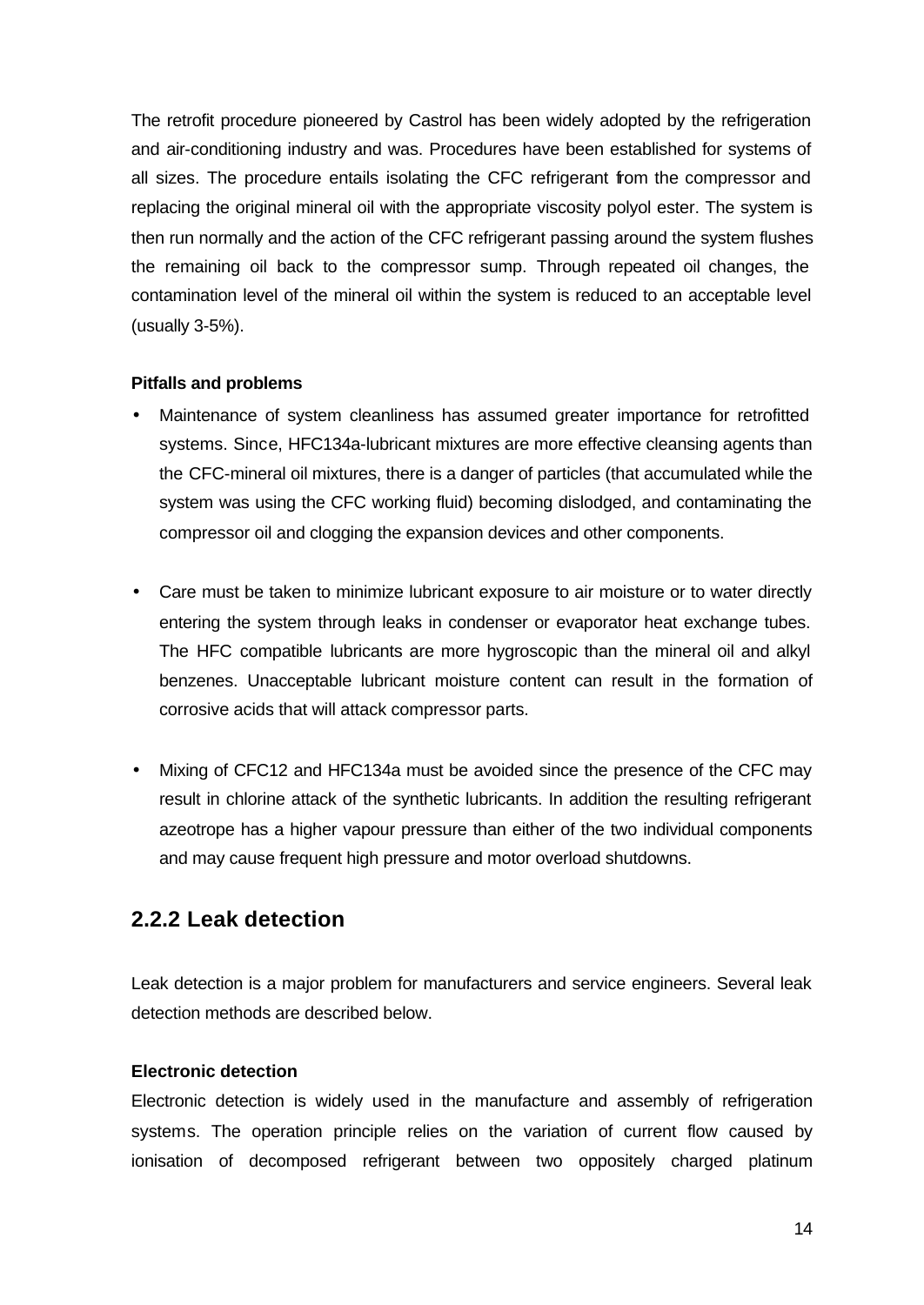electrodes. The instrument can detect any of the halogenated refrigerants except R14. It must not be used in atmospheres that contain explosive or flammable vapours.

#### **Bubble method**

A solution of soap is brushed or poured onto joints and other spots where leakage is suspected. Leaking gas forms soap bubbles that can easily be detected. Leaks are also determined by pressurising or evacuating and observing for any change in the pressure or vacuum over a period, however this method does not pinpoint the position of the leak.

#### **Halide torch**

The halide torch method is a fast and reliable way of detecting leaks of chlorinated refrigerants. Air is drawn over a copper element heated by a methyl alcohol or hydrocarbon flame. If halogenated vapours are present, they decompose, and the colour of the flame changes to bluish green.

# **2.3 SABS 0147 (1995) Code of Practice**

SABS 0147:1995 code of practice for refrigerating systems including plants associated with air conditioning gives guidance on general safety, construction, erection, operation, inspection and testing of any large industrial refrigeration plants but focuses primarily on refrigeration systems installed in buildings constructed on surface. A refrigeration plant must contain more than 15kg of group 1 refrigerant or have a prime mover greater than 10kW for this standard (SABS 0147) to be relevant.

The document references both national (SABS 1583 and SABS 0108) and international standards (primarily pertinent ASHRAE, BS, DIN, ISO). The provisions of this standard include the following:

- Design and construction of new plants;
- Extension and modification of existing plants;
- Transfer of existing plants to other sites and;
- Conversion of plants (Retrofitting) to a different refrigerant.

In Section 4.3, of the standard, refrigeration systems are classified in accordance with the occupancy classes of areas in which they are situated. Underground refrigeration systems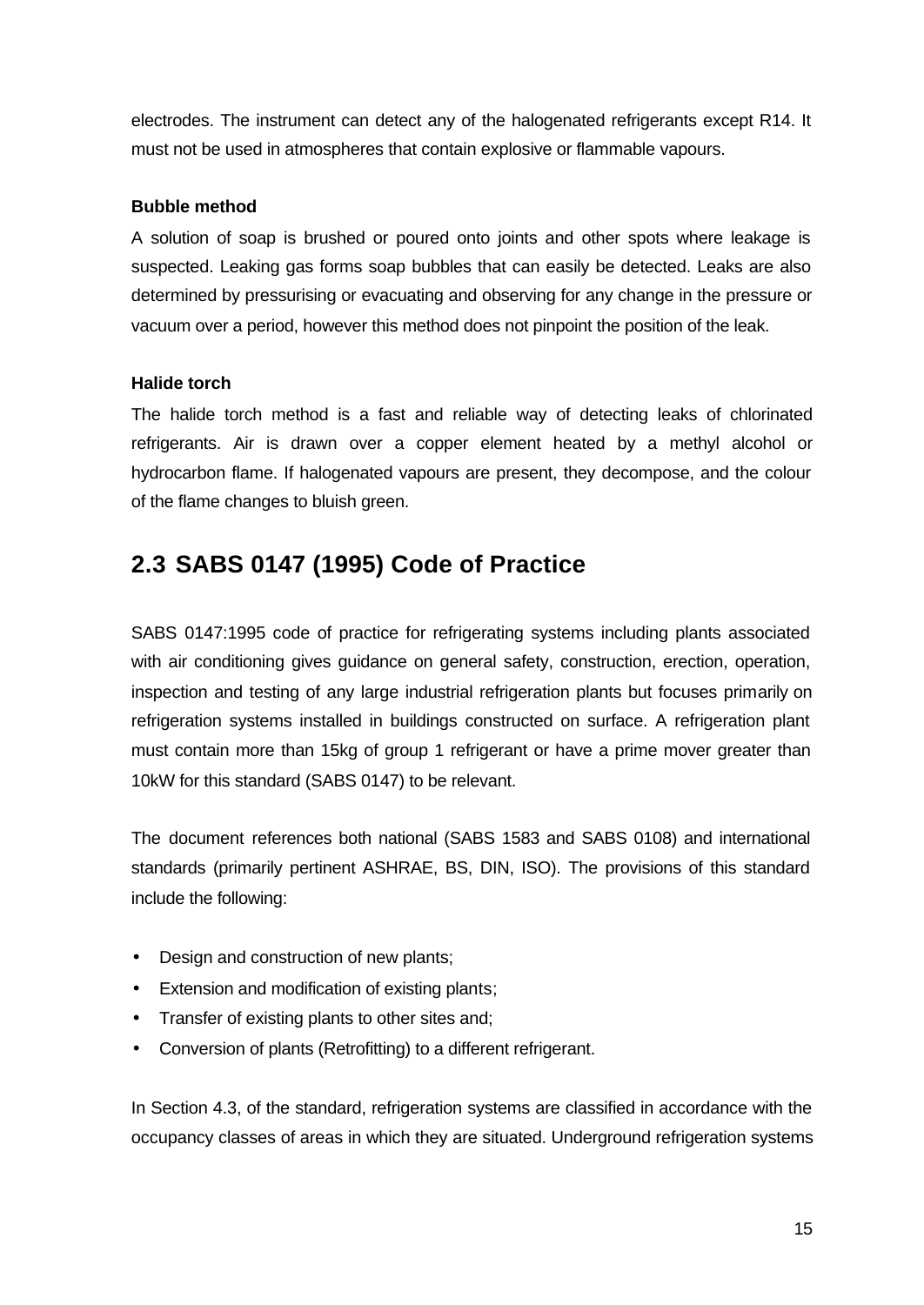are classed institutional, and given a category "A" and persons are restricted in their movement.

For surface building locations, distinction is made between high hazard refrigeration systems and low hazard refrigeration systems. A system is high risk if the basic design its location is such that a leak of refrigerant from a failed component, seal or fitting can enter the occupancy-classified area. Indirect closed systems typically used underground can only be considered low risk if all joints and connections are effectively isolated from the occupancy-classified area. For any mining application, all systems should be referred to the Director General, Department of Minerals and Energy Affairs.

The maximum concentration of HFC134a is 60 000 ppm (or 6% by volume) and applies to accidents or incidents that produce a major release of refrigerant and do not refer to dayto-day exposure limits. When the concentrations of the refrigerant, in the event of a leak, can exceed this value, the temperature of any hot surface or flame must be at least 100°C less than the minimum ignition temperature. Schroeder *et al.* (1995) specify this temperature as 280°C. Thus any temperature above 180°C in an accident situation (massive leakage of refrigerant) can be considered dangerous.

Section 6.12 of the standard sets guidelines for machinery areas and plant rooms, and suggests (in point 6.12.1.3) that each plant room must have tight fitting doors that open outwards and should be self closing if they open out into other parts. No openings are permitted that allow passage of escaping refrigerant to other parts of the building. Plant rooms with group 1 refrigerants (HFC134a) must be equipped with vapour alarms to ensure warning against oxygen deficiency.

Section 7.11.1, describing respiratory protection, states that in cases where more than 900 kg of refrigerant is present, at least one self-contained breathing apparatus with an effective life of 25 minutes must be provided. A set of suitable protective clothing must be provided for each set of self-contained breathing apparatus. The protective equipment must be situated immediately outside the refrigeration plant room.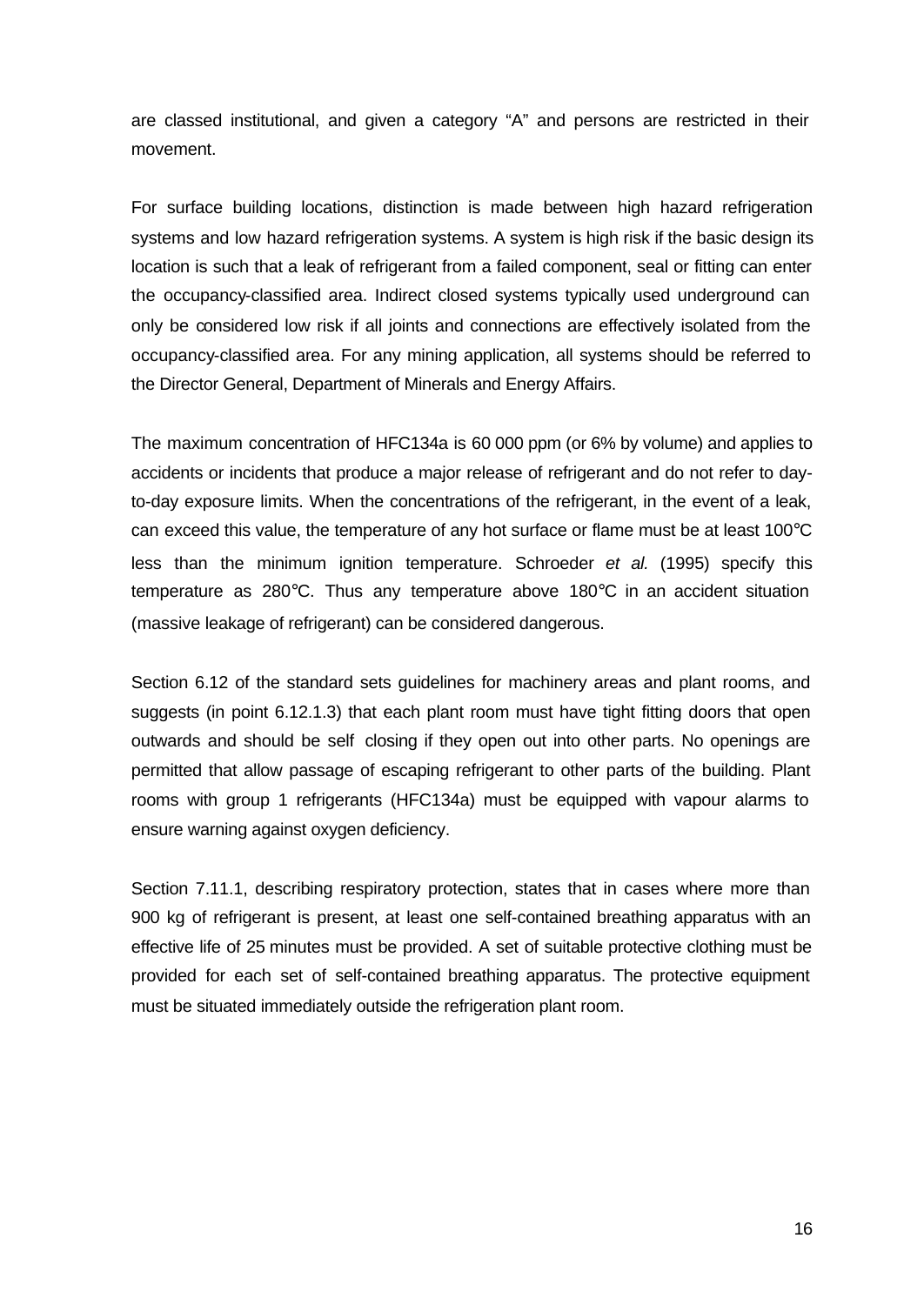# **2.4 Incident at Anglogold, Tau Tona underground chiller plant**

On Sunday 24<sup>th</sup> October 1999 an explosion took place in the machine room of chiller 1A 100 level refrigeration plant. At the time, 14 people were working in close vicinity of the compressor where the explosion occurred and seven people were hospitalised for smoke inhalation. The information presented in this section was drawn from the Accident report, Department of Minerals and Energy (1999), Castrol's Report on Refrigerator Compressor Failure at Western Deep Levels, (November 1999) and York Miac Inspection, Testing of Plant 1A (100 level) conducted by H.G. Visser and M.A. Keogh 26<sup>th</sup> October 1999. In addition follow up discussions were held with D. Malcolm (York MIAC) and L. Smit (Environmental Health and Safety Manager, Tau Tona).

The refrigeration plant originally operated on CFC12, was purchased in 1967, and would have been commissioned during 1968-1969. The plant is located in the first chamber (1A) of 5 chambers situated on 100 level Tau Tona. Each chamber houses two refrigeration plants. The plant was not retrofitted; however a HFC134a "drop-in" was done by the mine at an unknown date. The compressor and original relay logic was replaced with a programmable logic controller (PLC). The compressor was fitted with a non-original equipment manufacturer (OEM) stainless steel impeller for use with CFC12. It was not possible to determine whether any of the other compressor parts were non-OEM because of the extensive damage to them. The ball valves in the expansion device were also locally manufactured, not OEM York parts.

York Miac (1999) found the following irregularities with respect to the safety devices protecting the underground chiller plant:

#### **1. High compressor discharge temperature**

The high discharge temperature protection trip was not present and the control panel wiring was altered to enable the system to operate without this trip.

#### **2. Low condenser water flow**

The switch was bridged out and found to be faulty.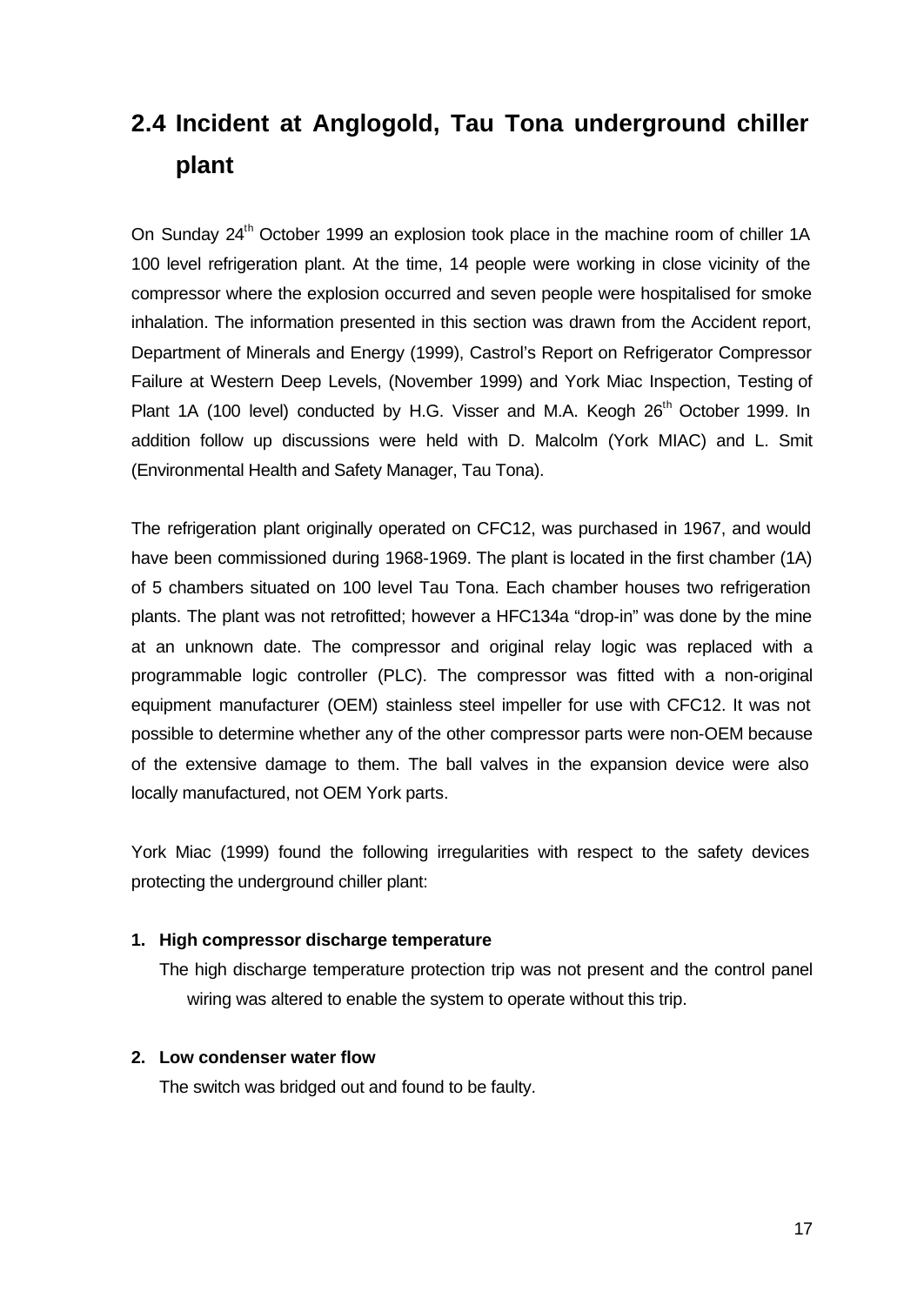#### **3. Compressor thrust bearing oil temperature**

The thrust oil temperature trip was not present on the compressor and the tripping device had been removed. The control panel wiring was altered to enable the system to run without the safety device being present.

#### **4. Low water temperature**

The switch was bridged out and found to be faulty.

#### **5. High motor bearings temperature**

No bearing temperature sensors/trips were found.

#### **6. High gearbox bearing temperature**

The gearbox bearing temperature trips were burnt away due to the failure.

#### **7. High condenser pressure**

The pressure trip setting was set  $\pm 180$  kPa too high. York was concerned that this condition would allow the compressor to go into surge, thus preventing the trip point from occurring. When a centrifugal compressor surges, there is reversal of airflow through the compressor impeller. Surge is defined as the minimum flow through a centrifugal impeller before reversal occurs. This flow reversal is accompanied by a drop in pressure in the diffuser section of the stage. Surge usually starts in one stage of a multistage compressor and can occur very rapidly moving to other stages. Damage to thrust bearings results from tremendous thrust reversal occurring during surge conditions.

#### **8. Gearbox oil temperature**

No protection device found.

York concluded that the initial trip that led to the compressor failure was bridged out. This resulted in a high condenser pressure. The condenser pressure safety trip was set too high and so it was possible for the compressor to operate under surge conditions. The onset of a surge condition would prevent the high-pressure condenser trip from stopping the compressor. In the surge condition, the thrust bearing would have been overloaded and the thrust bearing oil temperature and the condenser temperature would both rise, failing to trip any protection devices as these had been removed or bridged out. These compressor-operating conditions would lead to the destruction of the thrust bearing. With no axial support, the impellers would encounter the compressor housing further increasing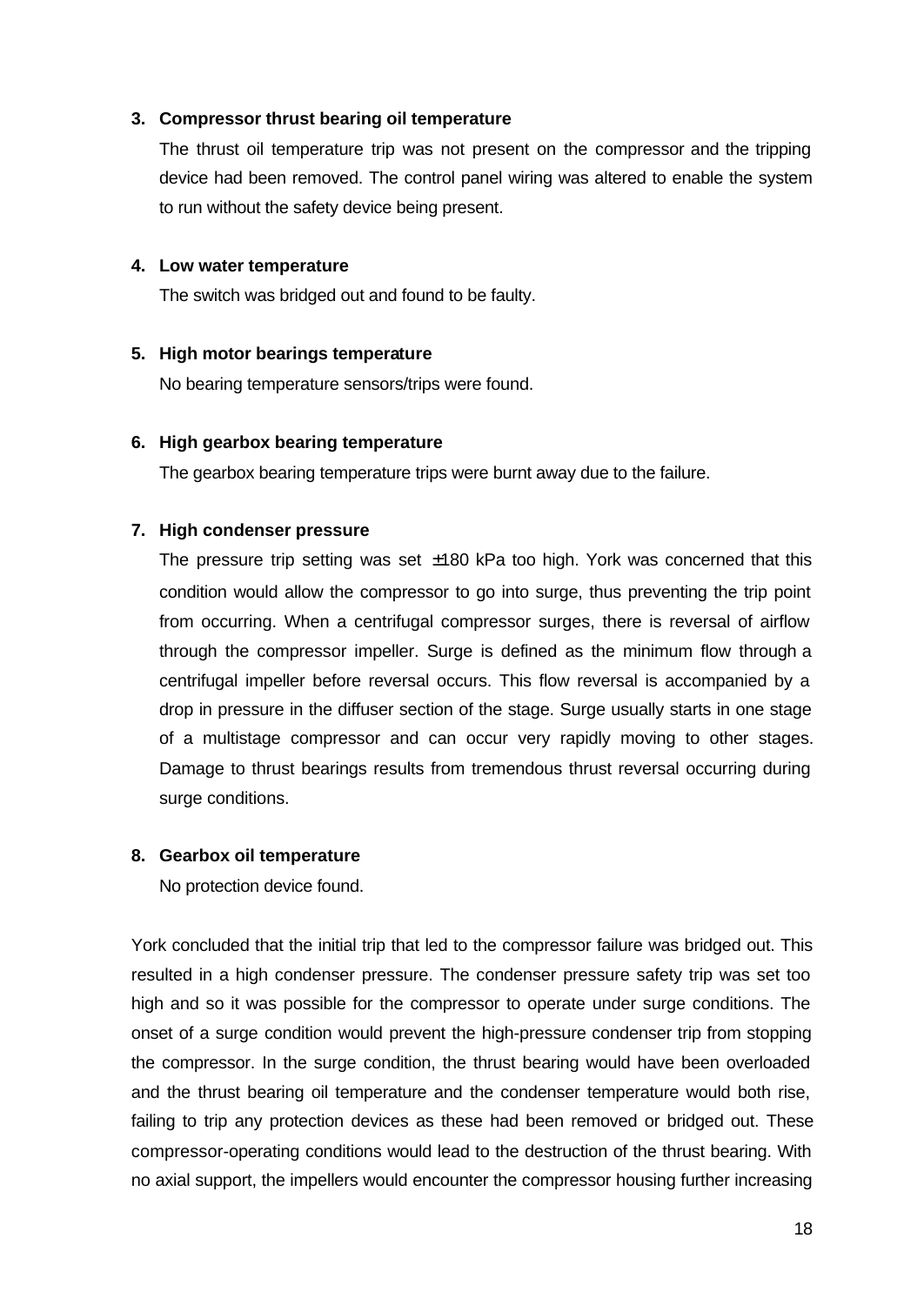the temperature of the surging compressor. Damage to the remaining journal bearings would result from inadequate lubrication. The failure of the impeller shaft bearings and the heat generated (failing bearing and rubbing impeller with housing) would result in the failure of the main seals. The low oil pressure trip should have stopped the machine under these conditions but it was not activated. York concludes that an explosion occurred before a low oil pressure condition had been reached.

### **2.4.1 Remedial action undertaken at Tau Tona**

- Fire detection sensors were installed in each of five chambers situated on 100 level, Tua Tona, and are monitored and inspected on a daily basis. The sensors are coupled to a control system that opens (self-closing) flaps to divert air to the return air way (RAW) in the event of smoke detection.
- A rescue chamber was constructed around the control room (common room for all 10 refrigeration plants situated on 100 level). Compressed air facemasks are situated in the refuge bay.
- The refrigeration control circuitry and safety devices have been tested and are audited quarterly. At each plant start-up, safety devices are tested as part of the plant start-up sequence.
- Procedures for small and large-scale plant maintenance have been implemented, and restrictions have been placed on how cutting torches and welding equipment is used in refrigeration plants.

# **2.4.2 Investigation conclusions**

Two possible explanations for the explosion were suggested in the accident report (Department of Minerals and Energy, I.R. Patterson 1999):

Air entered the compressor and a high-temperature-high-pressure mist comprising of HFC134a, oil and air ignited resulting in the explosion. A problem with this scenario is that it does not explain how large quantities of air ingresses into the pressurised compressor.

A second possibility is that the pressurised HFC134a and oil mist escaped past the red-hot journal bearing metal of the damaged compressor and mixed with the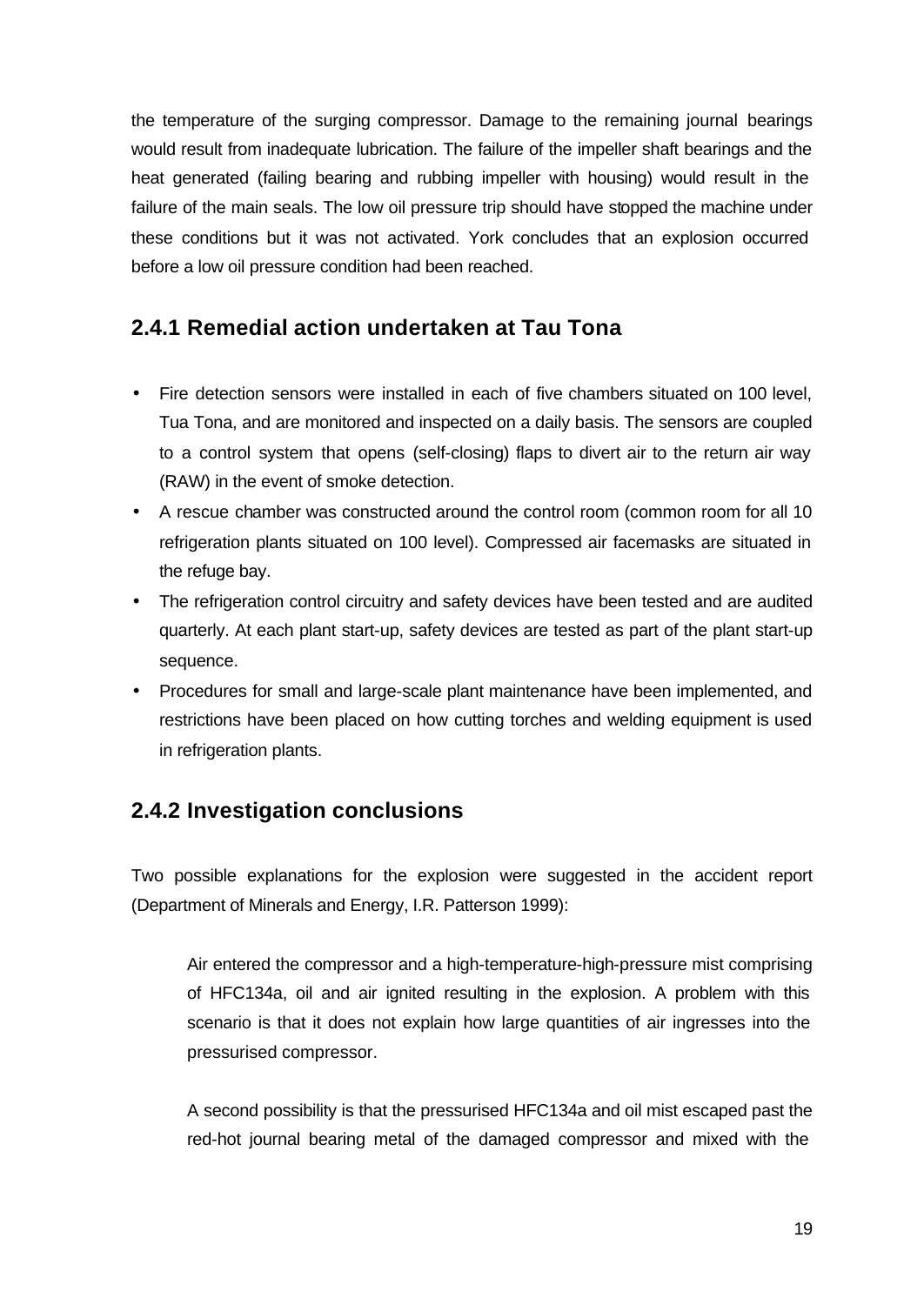surrounding air. Under these conditions, the mixture ignited causing an explosion. Castrol supports this explanation.

# **3 Experimentation**

The work to date has identified specific conditions that can cause HFC134a to become flammable. However, no information has been found to describe the contribution of the lubricant on the flammability range of HFC134a/lubricant/air mixtures. The literature indicated that small quantities of flammable gas mixtures can drastically change the flammability of non-flammable gases such as HFC134a. To investigate and provide clarification an experiment was designed to qualitatively evaluate if the presence of the lubricant lowers the LEL of the refrigerant.

# **3.1 Apparatus**

Experimental apparatus was designed and built to realistically model the abnormal circumstances and effects of HFC134a/oil gas mixtures escaping into the atmosphere past overheated journal bearing surfaces and seals. The experimental apparatus is illustrated in Figure 3.1a.



**Figure 3.1a: Experimental set-up**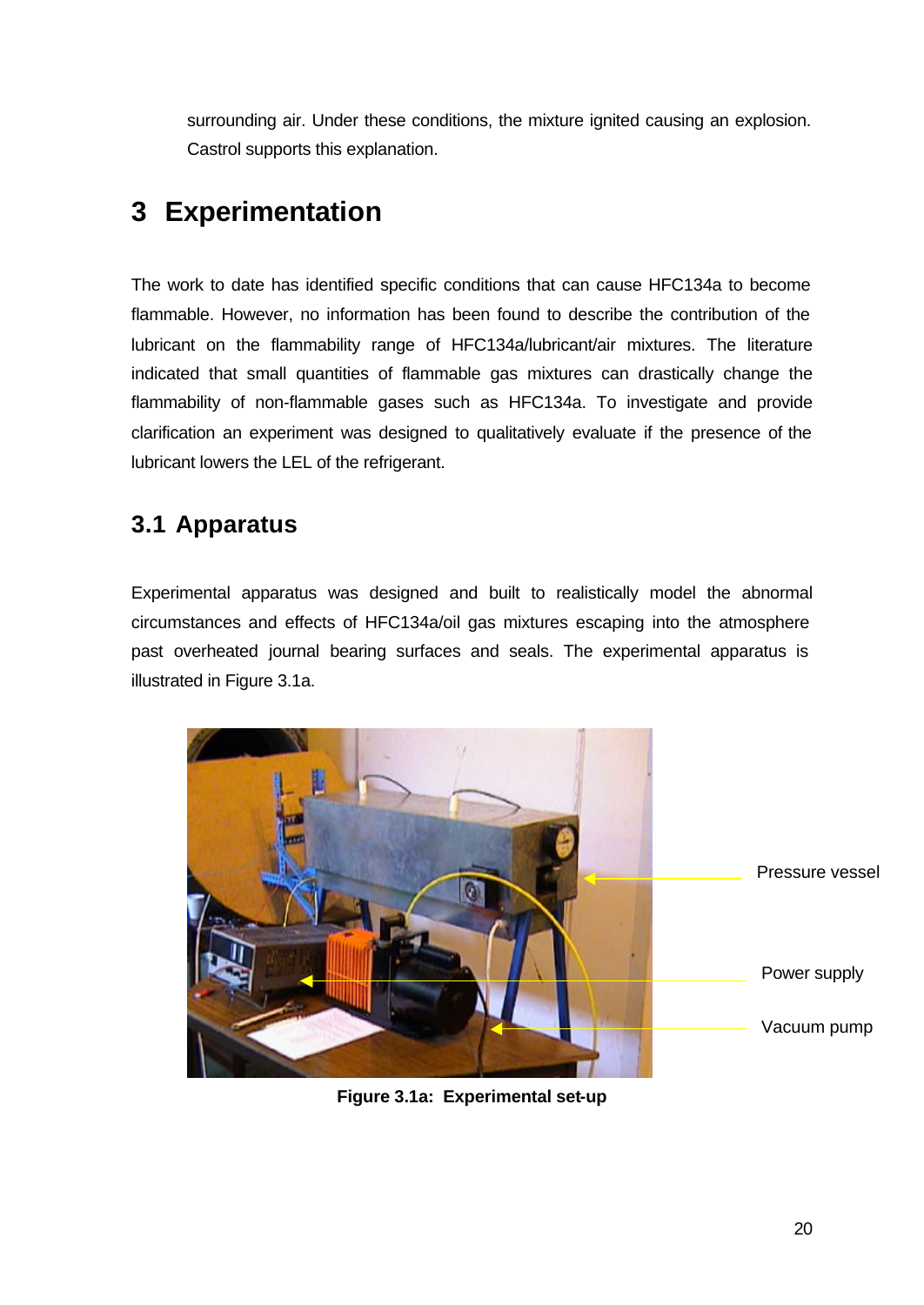A schematic of the proposed experimental apparatus is given in Figure 3.1b. The test rig consisted of a pressure vessel arrangement with a boiler valve to enable the vessel to be filled with HFC134a or HFC134a/lubricant mixtures. A heating element coiled over the outside of the cylinder allowed the refrigerant gas contained within the pressure vessel to be preheated (simulating the working temperatures and pressures of the compressor) before being ejected over an ignition source by remotely opening one of the boiler valves. The heating element was controlled by feedback from a thermocouple situated at the hottest part of the heating element. The pressure of the vessel was monitored during the heating process.

The ignition source consisted of a resistive wire connected to a power supply. The temperature of the glow wire was be adjusted by varying the current.

Thermocouples were situated 1cm below and 2cm above the glow wire respectively. The thermocouple below the glow wire recorded the temperature of the gas at exit. The thermocouple above the glow wire recorded the temperature of the gas after passing over the glow wire. Both thermocouples were connected to a data logger capable of sampling at 1-second intervals.

Two HFC134a gas canisters were prepared, one containing pure HFC134a and the second containing HFC134a and 5% by mass SW68 Castrol lubricant (the same lubricant present in the Tua Tona refrigeration plant).



**Figure 3.1b: Schematic of experimental apparatus**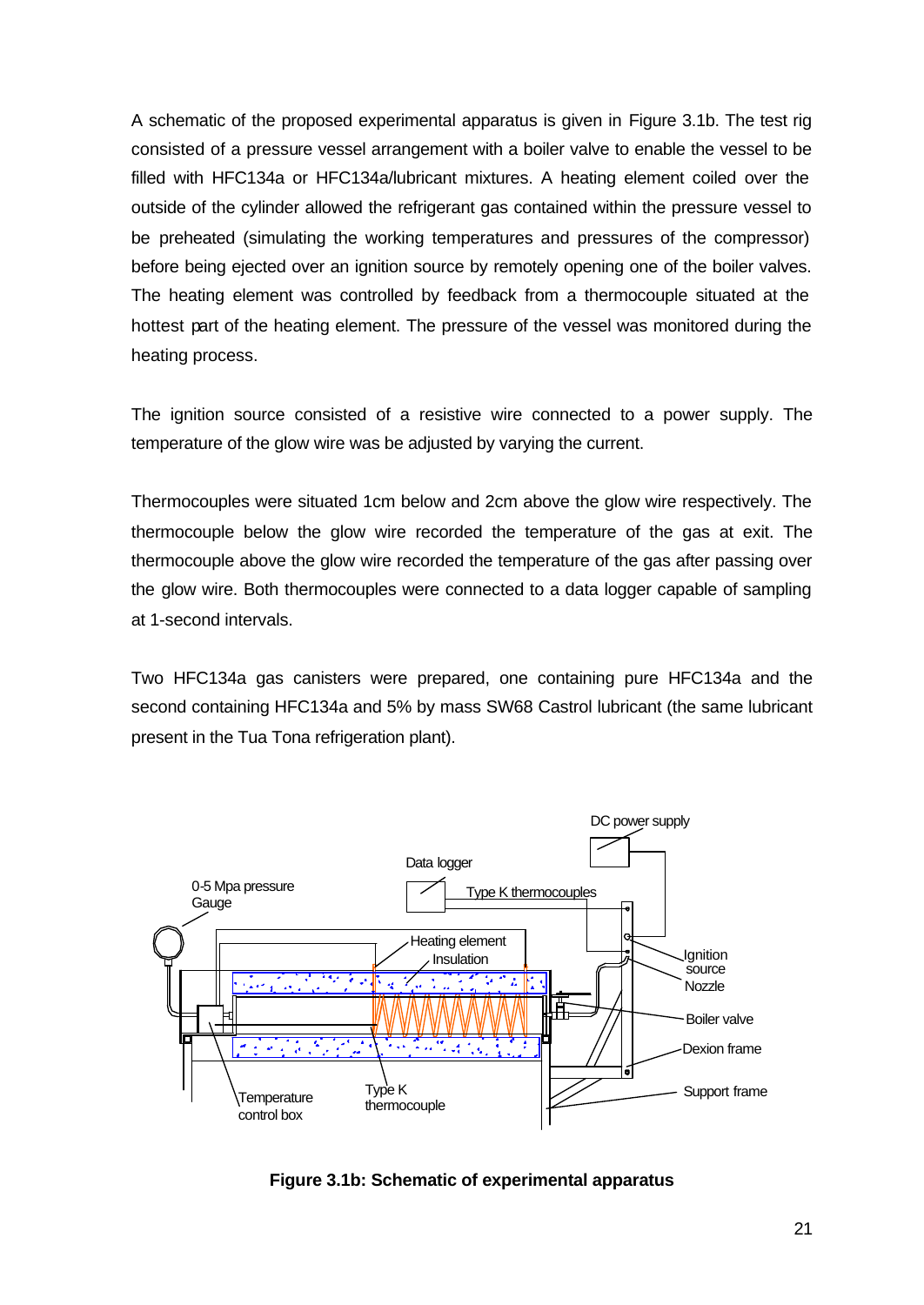# **3.2 Experimental method**

To identify the reference behaviour of the apparatus the pressure vessel containing air only was heated. The boiler valve was adjusted to predetermined positions allowing air to pass over the glow wire at various flow rates. Temperatures of gas below and above the glow wire (as indicated in Figure 3.2) were recorded in three separate experiments. The pre-experimentation enabled the influence of the glow wire to be characterised.



**Figure 3.2: Position of top and bottom thermocouples about a red-hot glow wire**

Pure HFC134a gas was tested first to confirm flammability findings from the literature thus becoming the control experiment. Thereafter the HFC134a/lubricant mixture was tested. The following experimental procedure was followed:

- 1. The apparatus was situated in a laboratory incorporating a gas extraction facility to prevent any possible exposure of persons to toxic decomposition gases.
- 2. A vacuum pump was connected to the vessel and the air evacuated from the vessel. Thereafter, the boiler valve was closed.
- 3. The pressure vessel was filled with HFC134a gas (ambient temperature and corresponding saturation pressure) and the boiler valve closed.
- 4. The temperature of the vessel was adjusted to 60°C.
- 5. The temperature inside the pressure vessel was allowed to stabilise.
- 6. The temperature of the glow wire was adjusted using the power supply.
- 7. The data logger was set to record temperature data at a 1 second sampling rate.
- 8. The release pulley on the exit valve was primed and the operator moved some distance away from the test apparatus.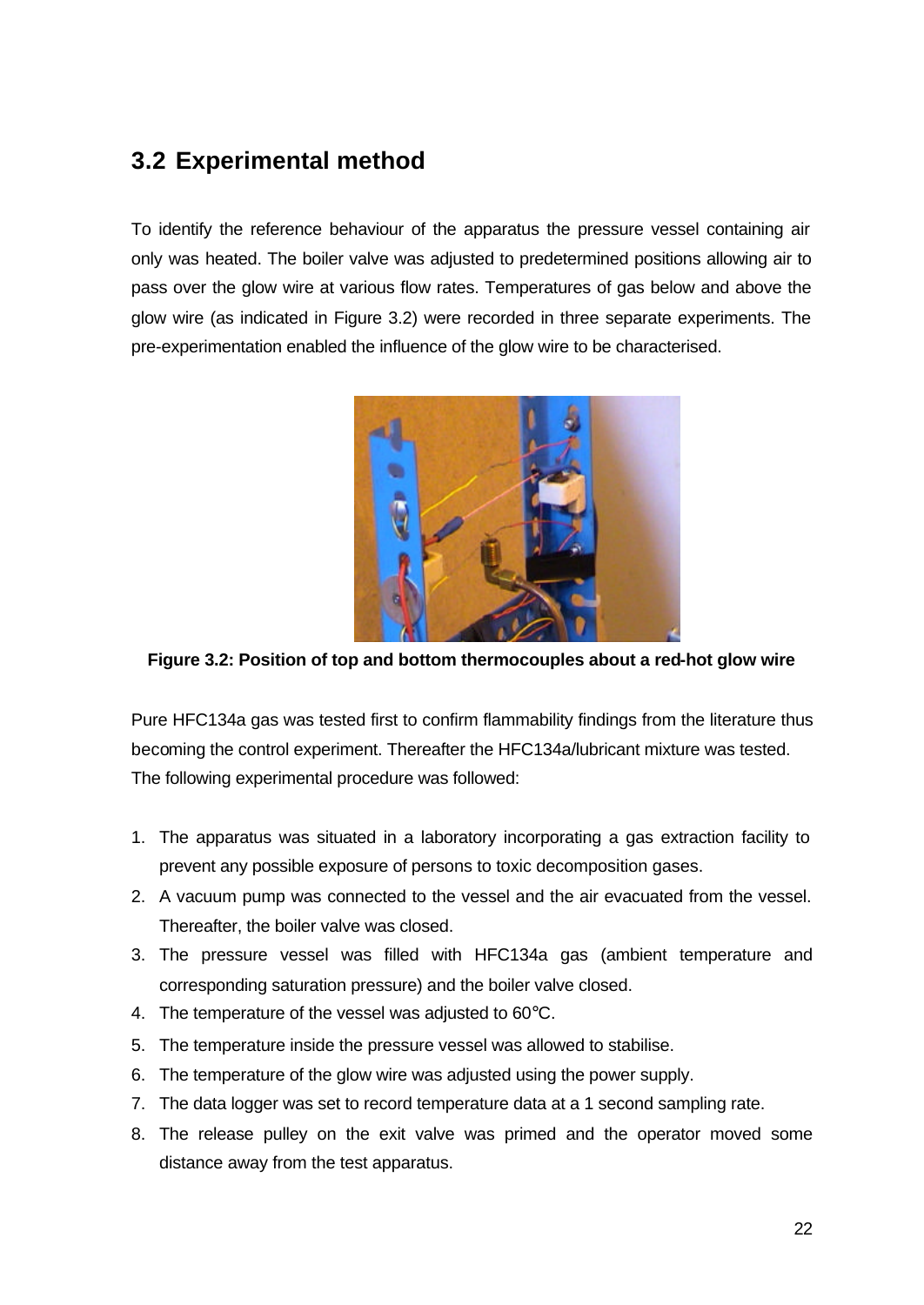- 9. The video camera was set to record the scene at the exit side of the apparatus.
- 10. The exit valve was opened remotely.
- 11. The gas escaped over the hot wire ignition source.
- 12. The experiment was repeated using pure HFC134a 3 times followed by 3 repetitions using the HFC134a/SW68 Castrol lubricant mixture.

# **3.3 Results**

| No. | <b>Experiment description</b> | <b>Visual observations</b> |
|-----|-------------------------------|----------------------------|
| 1   | Air only                      |                            |
| 2   | Air only                      |                            |
| 3   | Air only                      |                            |
| 4   | HFC134a only                  | No flame detectable        |
| 5   | HFC134a only                  | No flame detectable        |
| 6   | HFC134a only                  | No flame detectable        |
| 7   | HFC134a with 5% Castrol       | No flame detectable        |
|     | SW68 lubricant                |                            |
| 8   | HFC134a with 5% Castrol       | No flame detectable        |
|     | SW68 lubricant                |                            |
| 9   | HFC134a with 5%<br>Castrol    | No flame detectable        |
|     | SW68 lubricant                |                            |

**Table 3.3: Experimental results**

The averaged pre-experimental temperature variation with time for air was compared with the temperature variation of the pure HFC134a and HFC134a/SW68 mixture. No sharp increase in the temperature of the upper hot wire was found in 3 repetitions of experiments using pure HFC134a and HFC134a/SW68 (mixture) respectively. The implication was that no flame or ignition of pure HFC134a and HFC134a/lubricant mixture occurred under these experimental conditions.

# **3.4 Conclusion**

Although rigorous attempts were made to ignite the HFC134a and HFC134a/lubricant mixture at conditions similar to those encountered during compressor failure (passing it over a hot wire ignition source at temperatures in the range 600-800°C) no flammability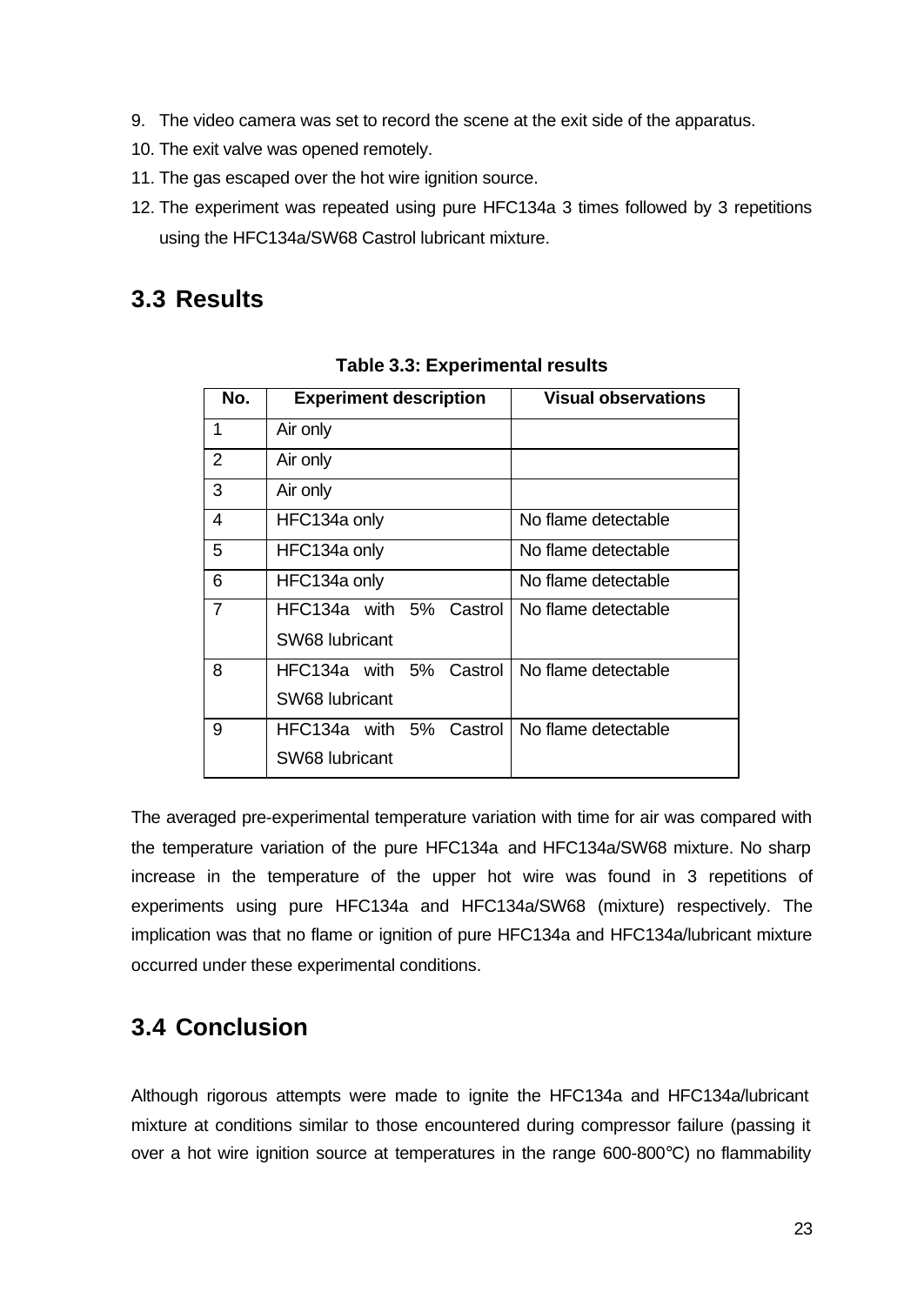was detected. It should be noted that any refrigeration equipment components and bearings experiencing these temperatures would experience catastrophic mechanical failure and hence this represents a highly abnormal condition.

# **4 Discussion**

Based on work undertaken in the execution, it is highly unlikely that HFC134a/lubricant mixtures combust under normal and abnormal conditions (temperatures less than 180°C) excluding catastrophic conditions such as plant room fires and total mechanical failure of equipment.

Literature revealed specific laboratory conditions under which HFC134a may become flammable and explosive. Briefly, HFC134a is not flammable at standard temperature and pressure but can become flammable at an elevated temperature of 280°C with a HFC134a/air mixture composition of 13% by volume HFC134a. At maximum HFC134a concentrations, (60 000 ppm by volume) the SABS 0147 code of practice for refrigerating systems suggests that the temperature of any hot surface or flame under these circumstances is at least 100°C less than the minimum ignition temperature, ie 180°C.

Based on the outcome of the accident report for the incident that occurred at Tau Tona, the most likely scenario put forward to explain the explosion was: refrigerant and lubricant escaped past overheating red hot journal bearing surfaces mixed with air, thus providing a heat source and the oxygen needed for combustion to occur. A qualitative experiment was designed and built to investigate this scenario and no flammability occurred.

The addition of small quantities of flammable gas to HFC134a/air mixtures has an effect of lowering the LEL. Under increasing (abnormal) temperatures, decomposition or thermal cracking of the lubricant will begin long before thermal decomposition of HFC134a begins to take place. It is thus interesting to consider the effect of decomposition of the lubricant and consequently the formation of flammable gases on the flammability of HFC134a by the mechanism described. In addition, the presence of rapidly worn aluminium and other metals could play a catalytic role in the reaction. No matter what the exact mechanism, it must be born in mind that these conditions are highly abnormal and catastrophic and must be prevented from occurring in the first instance.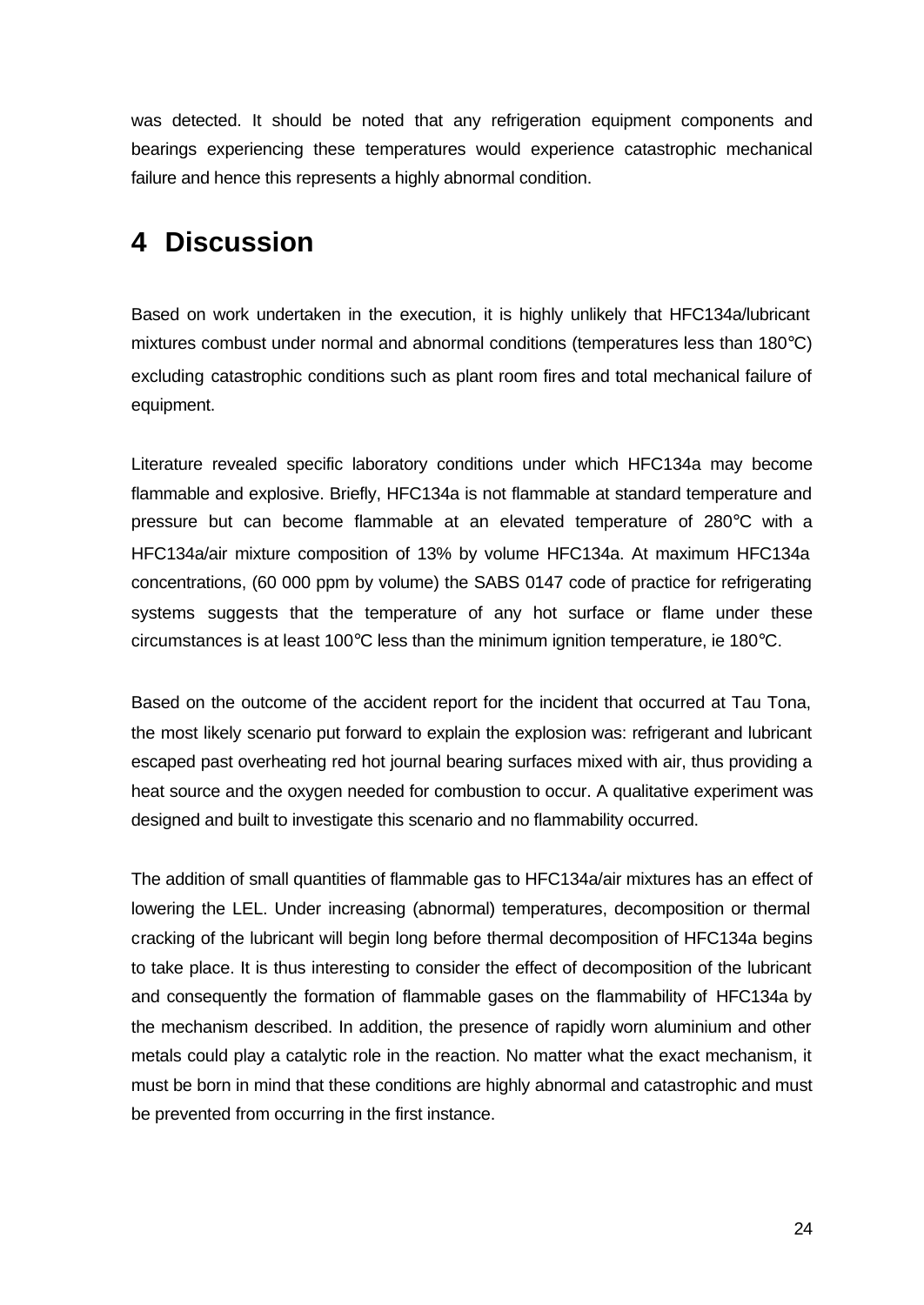As such, guidelines for a code of practice recognising conditions that may lead to an ignition of HFC134a and ways in which these situations may be avoided or neutralised are presented in Section 5 of this report.

# **5 Recommended guidelines for the safe use of HFC134a underground**

# **5.1 Scope**

A code of practice regarding the safe use of ammonia (and other refrigerants including HFC134a) as the working fluid in the operation of large refrigeration plants, is presented in SABS 0147:1995. The standard specifies a code of practice for safety, construction, erection, operation, inspection and testing of refrigeration plants, with the main emphasis placed on **refrigeration plants situated in buildings on surface**. Mining applications are referred to Department of Minerals and Energy Affairs and usually emphasis is placed on an issue-based risk assessment. Although SABS 0147 focuses primarily on surface refrigeration plants, it contains considerations that could add value to the risk assessment process.

The guideline considerations listed in Section 5.2 were identified from this research and are suggested for situations not covered in the standards previously discussed. It is suggested that any risk assessment is based on the eventualities that:

- HFC134a can become flammable at elevated temperatures (280°C) when exposed to an ignition source (for example an open flame or overheated bearing).
- Decomposition of HFC134a will result in the formation of highly toxic and instant unpleasant hydrogen fluoride gas.
- HFC134a can displace air and may accumulate in lower sections of the mine

The guidelines listed in Section 5.2 may be used in risk assessments to reduce damage and injury arising from a catastrophic failure of an underground refrigeration plant using HFC134a. The failure may be because of massive leakage of refrigerant, compressor mechanical failure or plant room fires.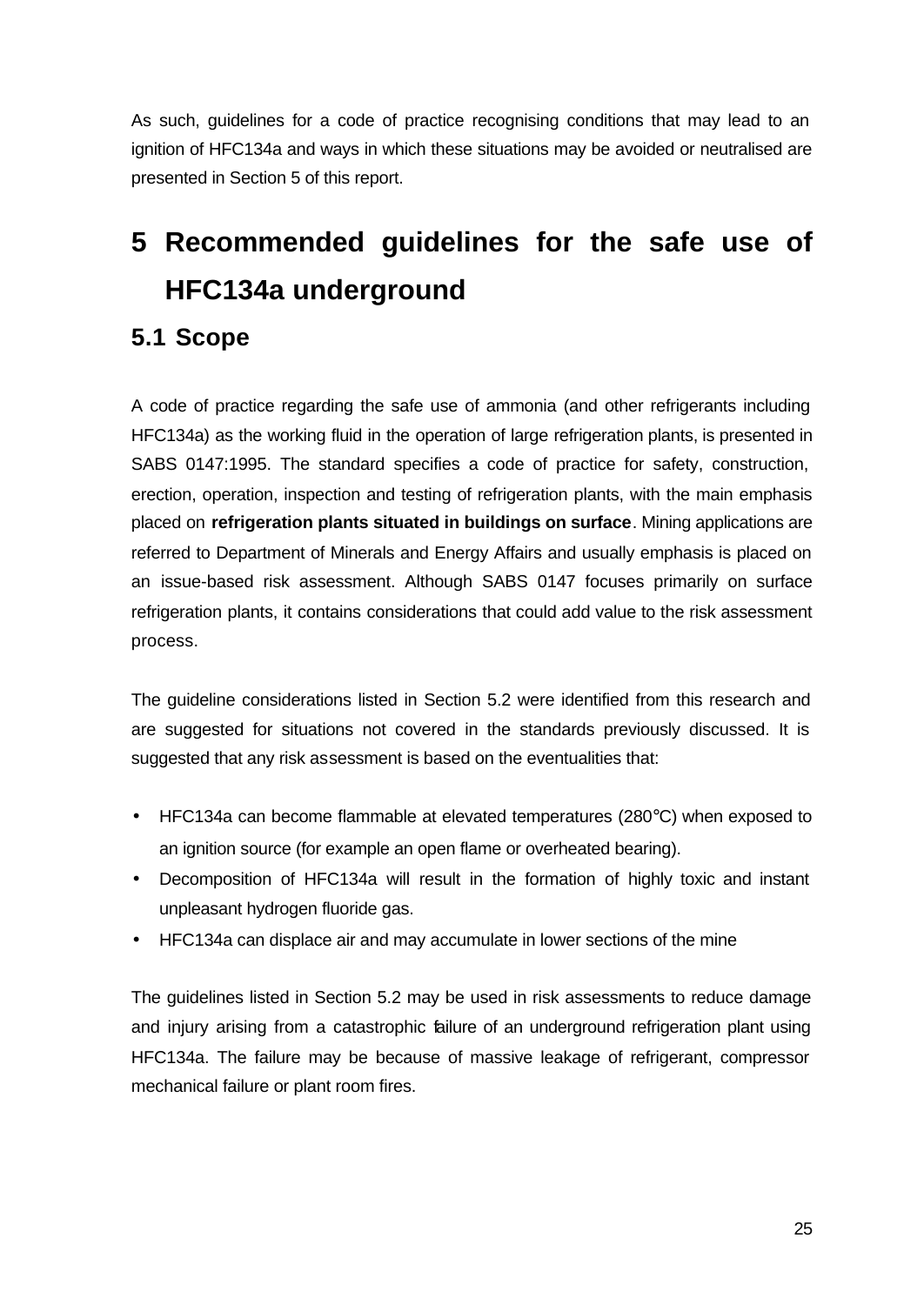# **5.2 Guidelines**

- 1. Preferably ventilate refrigeration plants to return air. Where this is not possible, adopt protective measures in accordance with a risk assessment. Air used in other areas of the mine passing through underground refrigeration plant rooms should be considered in the risk assessments.
- 2. Depending on the outcome of the risk assessment, quick-seals should be installed upstream of the refrigeration plant and should be shut off in the event of a plant room fire.
- 3. It is suggested that **refrigerant leak detectors** are installed and interlocked to the system to stop the plant under unacceptably high refrigerant concentrations (0.1 to 1%, depending on the risk assessment). Note that SABS 0147 (and ASHRAE) define an upper concentration limit as 6% HFC134a in air by volume. This would lead to 80% of cardiac sensitisation level.
- 4. In due consideration of any risk assessment, for a situation where large quantities of refrigerant can escape and displace air (and oxygen), it is suggested that selfcontained breathing apparatus or compressed air masks are located at a central position and protective clothing issued accordingly inside and outside the plant room.
- 5. Under conditions, where the concentration of HFC134a in air can reach an upper limit of 6%, and is exposed to hot surfaces (or flames) exceeding 180°C, an appropriate protective action should be adopted in terms of the risk assessment.
- 6. Based on risk assessments, consideration should be given to monitoring return air from the plant rooms for the presence of smoke.
- 7. Ensure that all equipment protection devices are operational by monitored scheduled testing over the course of the year.
- 8. Ensure that plant machinery is in good operational order and is free from any flammable substances (for example excess oil build-up, waste etc).
- 9. Flammable gasses such as **methane** or propane reduce the lower flammability limit for HFC134a/air/methane mixtures. It is recommended that the presence of methane in refrigeration plants should be considered in risk assessments. The reader is referred to section 2.1.4 for a quantitative description of this effect.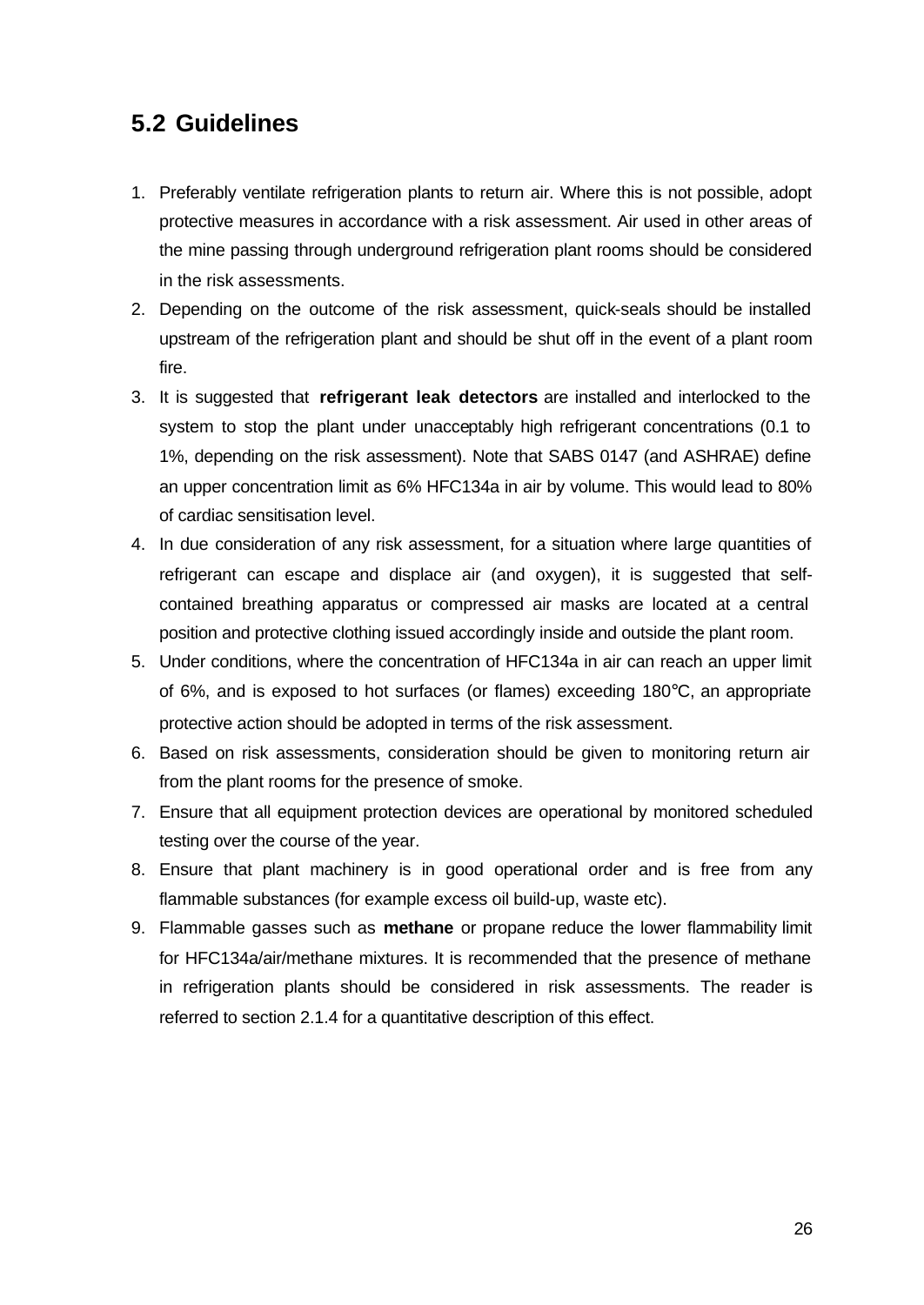# **6 References**

**ASHRAE, (1993),** Refrigerants, *ASHRAE fundamentals handbook*, Chapter 16, Atlanta, Georgia.

**ASHRAE, (1993),** Refrigerant properties, *ASHRAE fundamentals handbook*, Chapter 17, Atlanta, Georgia.

**ASHRAE, (1994),** Refrigeration system chemistry, *ASHRAE refrigeration handbook*, Chapter 5, Atlanta, Georgia.

**ASHRAE, (1992),** ASHRAE Standard 15–1992, Safety code for mechanical refrigeration, Atlanta, Georgia.

**ASHRAE, (1992),** ANSI/ASHRAE Standard 34–1992, Number designation and safety classification of refrigerants, Atlanta, Georgia.

**Cavestri RC, Munk J, and Menning M, (1994)**, *Solubility, viscosity, and density measurements of refrigerant-lubricant mixtures – part I: branched acid pentaerythritol polyolesters* with R-134a, *ASHRAE transactions: research*, Vol. 100, No. 2, pp. 220 – 230.

**Cavallini A, (1996),** *Review paper: working fluids for mechanical refrigeration*, *International journal of refrigeration*, Vol. 19, No. 8, pp. 485 – 496.

**Cavestri RC, Munk J, and Menning M, (1994),** *Solubility, viscosity, and density measurements of refrigerant-lubricant mixtures – part II: polyalkylene glycols with* R-134a, *ASHRAE transactions: research*, Vol. 100, No. 2, pp. 231 – 238.

**Cavestri RC, and Schafer WR,** *Real-time determination of lubricant concentrations dissolved in alternative refrigerants*, *ASHRAE transactions: research*, pp. 386 – 399.

**Dekleva TW, Lindley AA, and Powell P, (1993),** *Flammability and reactivity of select HFCs and mixtures*, *ASHRAE journal*, Vol. 35, No. 6, pp.40 – 47.

**Kramers,A and Denys, N, (2001)** *An Investigation into conditions under which HFC134a may become flammable*, Interim Report, 2001.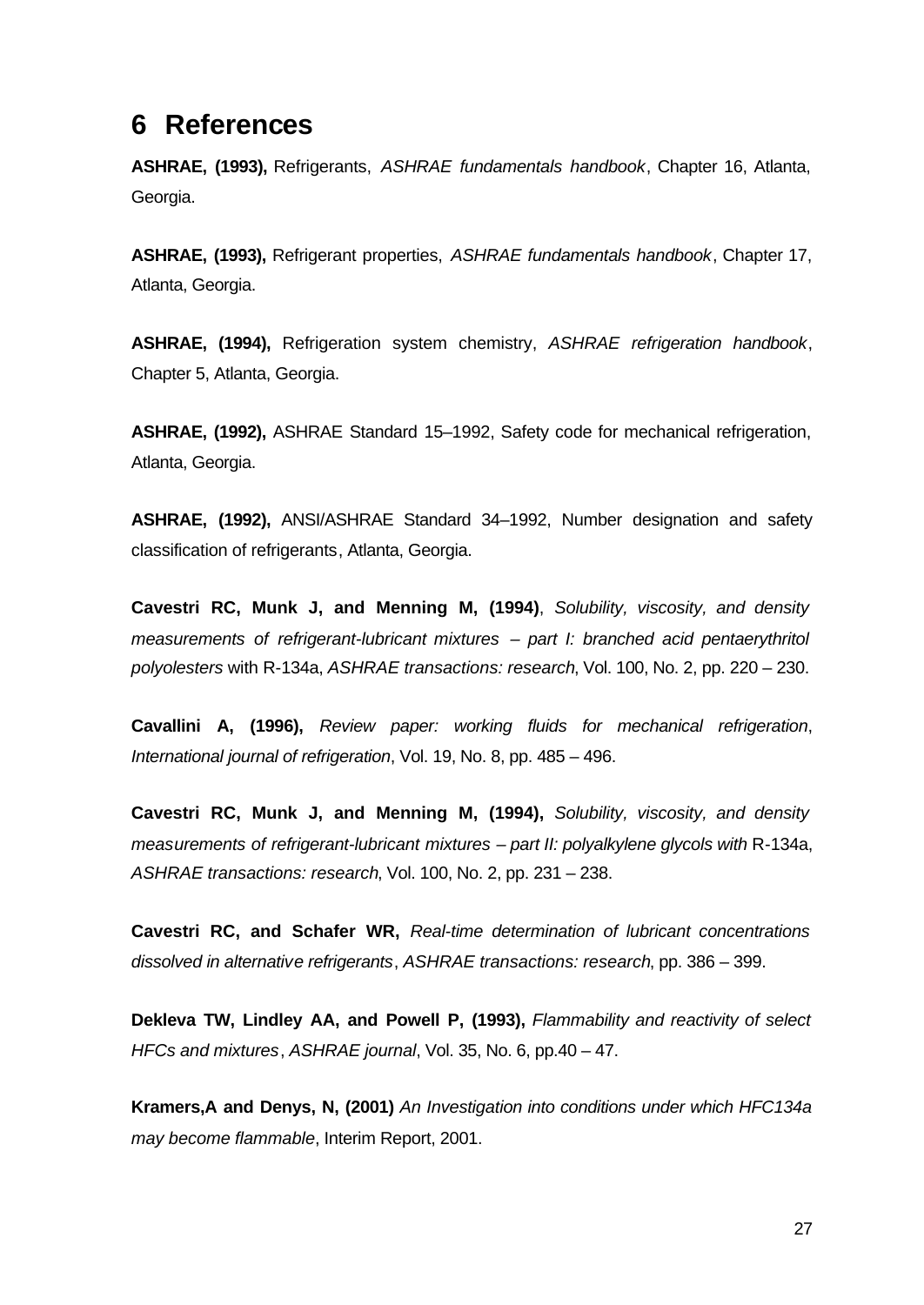**Kourelos**, *Incident at refrigeration plant,* Anglogold, Tau Tona 1999-10-24, Department of Minerals and Energy, 2000.

**Reed PR, and Rizzo JJ, (1991)**, *Combustibility and stability studies of CFC substitutes with simulated motor failure in hermetic refrigeration equipment*, *Proceedings of the XVIIIth international congress of refrigeration, Montreal, Quebec, Canada*, Vol. 2, pp. 888 – 891.

**Schroeder 1995 S, Hieronymus H, Plewinsky B, Dietlen V, and Steen H, (1995),** *Explosion behaviour of the 'non-flammable' CFC substitute 1,1,1,2-tetrafluoroethane (HFC134a), Chemical engineering and processing*, Vol. 34, No. 3, pp. 141 – 149.

**SABS 0147 (1995)** *Code of Practice Refrigerating systems including plants associated with air conditioning systems.* South African Bureau of Standards Pretoria 1995

**Sanvordenker KS, (1989)**, *Materials compatibility of HFC134a in refrigerant systems*, *Paper presented at the ASHRAE winter meeting in January 1989.*

**Sanvordenker KS, (1991),** *Durability of HFC-134a compressors – the role of the lubricant*, *International appliance technical conference, Madison, WI, May 1991*.

**Schlosberg RH, Kurs A, Dupre GD, and Pancirov RJ, (1985),** *Thermal chemistry of esters and ketones, Liquid fuel technology*, Vol. 3, No. 4, pp. 465.

**Schröder V, Schroeder 1995 S, and Schulze HP, (1995***), Investigation of the explosion range of the CFC-substitute 1,1,1,2-tetrafluoroethane (HFC134a) under non-atmospheric conditions*, *Paper published at loss prevention symposium*, Antwerp, Belgium.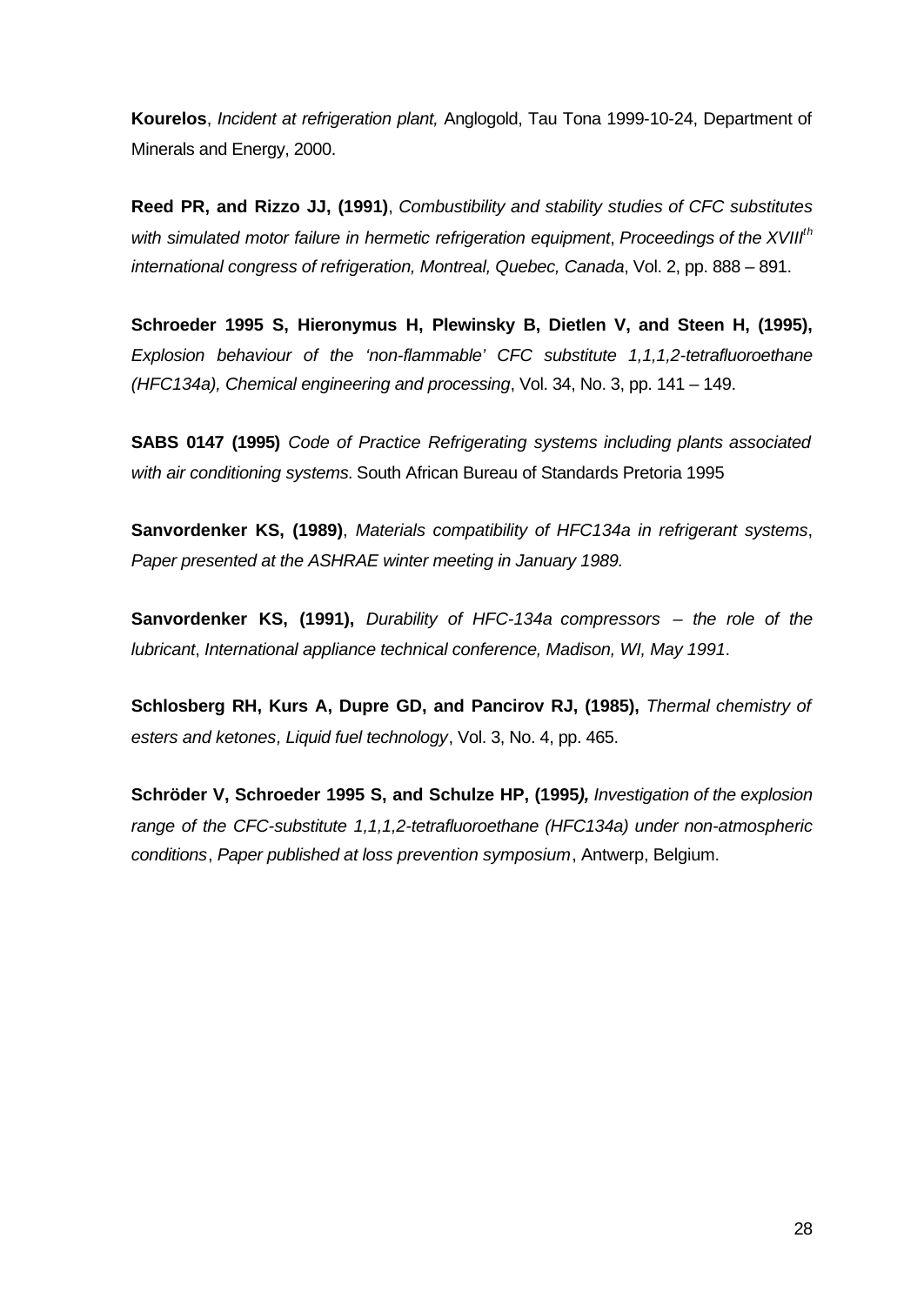# **7 Bibliography**

- [1] Anderson DW, and Handa M, (1995), Effects of CFC and HFC refrigerants and ester lubricants on polyester insulation materials, *Proceedings of the electrical/electronics insulation conference*, pp. 431 – 435.
- [2] Azami K, Hosoi H, and Ishikawa N, (1990), Lubricant screening for HFC-134a car air conditioning compressor reliability, *SAE technical paper series*, pp. 1 – 10.
- [3] Bresnahan J, (1993), Retrofitting large refrigeration systems with HFC 134a, *Australian refrigeration, air conditioning and heating*, Vol. 47, No. 10, pp. 19 – 25.
- [4] Calderazzi L, and di Paliano PC, (1997), Thermal stability of R-134a, R-141b, R13I1, R-7146, R-125 associated with stainless steel as a containing material, *International journal of refrigeration*, Vol. 20, No. 6, pp. 381 – 389.
- [5] Calm JM, (1994), Refrigerant safety, *ASHRAE journal*, Vol. 36, No. 7, pp. 17 26.
- [6] Calm JM, and Hourahan GC, (1999), Physical, safety and environmental data for refrigerants, *Heating/piping/airconditioning engineering*, Vol. 71, No. 8, pp. 27 – 33.
- [7] Ciantar C, Hadfield M, Smith AM, and Swallow A, (1999), The influence of lubricant viscosity on the wear of hermetic compressor components in HFC-134a environments, *Wear*, Vol. 236, No. 1 - 2, pp. 1 – 8.
- [8] Ciantar C, Hadfield M, Swallow A, and Smith A, (2000), The influence of POE and PVE lubricant blends within hermetic refrigerating compressors operating with HFC-134a refrigerant, *Wear*, Vol. 241, No. 1, pp. 53 –64.
- [9] Cohen AP, (1993), Test methods for the compatibility of dessicants with alternative refrigerants, *ASHRAE transactions: research*, Vol. 99, No. 1, pp. 408 – 412.
- [10] DuPont, (1999), "SUVA" 134a, http://www.dupont.com/msds/40\_37\_2187fr.html.
- [11] DuPont Art 37 Retrofit quidelines for Suva®HFC Refrigerants Suva Refrigerants 2001.
- [12] Espinoux F, Bardy G, Constans B, Sanvi P, and Genet N, (1992), Lubricity evaluation for lubricants used in refrigeration with HFC-134a, *Proceedings of the 1992 international refrigeration conference, energy efficiency and new refrigerants*, pp. 405 – 414.
- [13] Fukui H, Sanechika K, and Ikeda M, (2000), Novel refrigeration lubricants for use with HFC refrigerants, *Tribology international*, Vol. 33, No. 10, pp. 707 – 713.
- [14] Granryd E, (2001), Hydrocarbons as refrigerants an overview, *International journal of refrigeration*, Vol. 24, No. 1, pp. 15 - 24.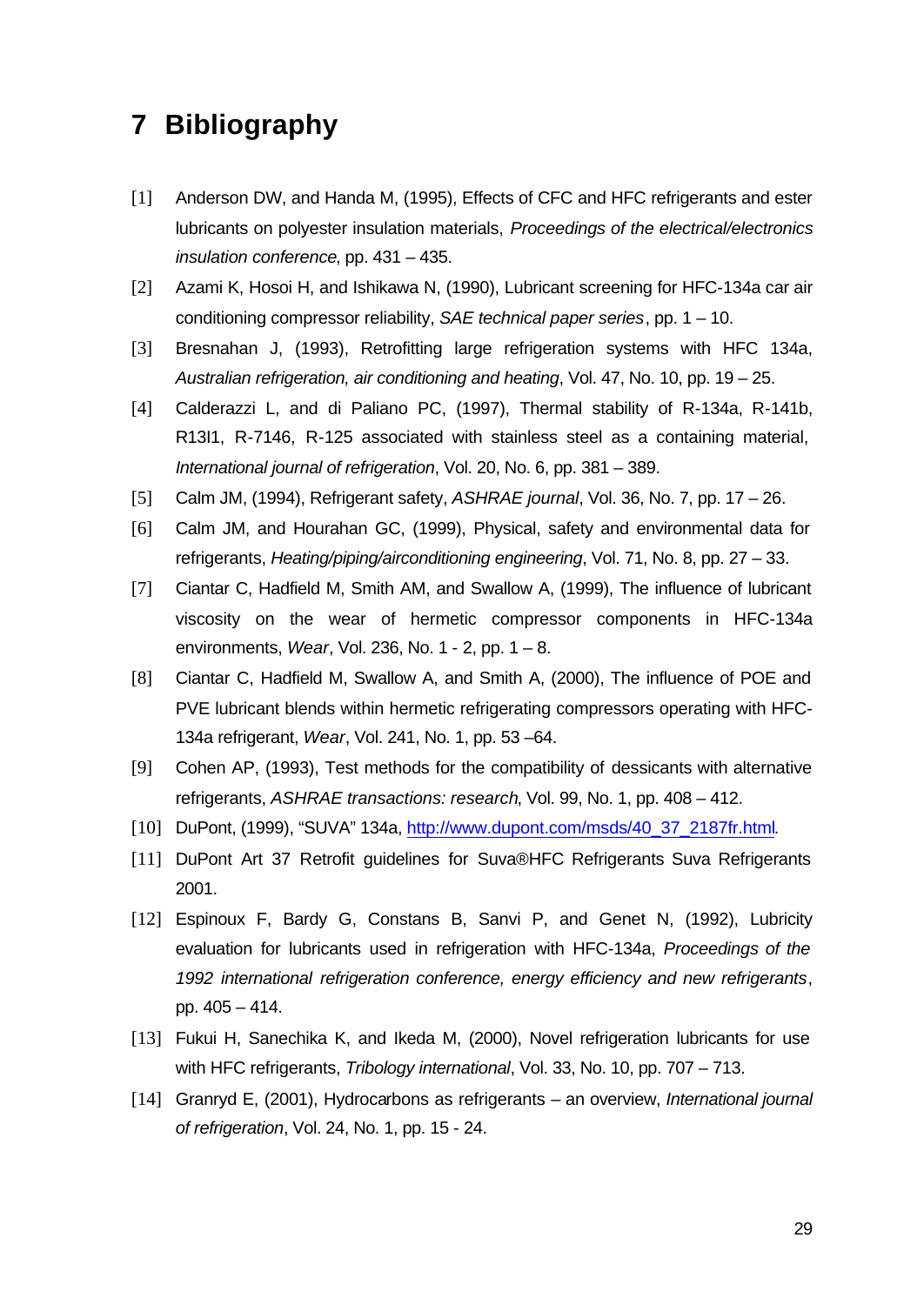- [15] Gryglewicz S, and Beran E, (2000), Synthesis and testing of ester lubricants for use as HFC134a refrigerants, *Journal of synthetic lubricants*, Vol. 17, No. 1, pp. 23 –31.
- [16] Guy PD, Tompsett G, and Dekleva TW, (1992), Compatibilities of non-metallic materials with R-134a and alternative lubricants in refrigeration systems, *ASHRAE transactions: symposia*, Vol. 98, No. 1, pp. 804 – 816.
- [17] International institute of refrigeration,  $(1997)$ ,  $13<sup>th</sup>$  informatory note on refrigerants: standards for flammable refrigerants, http://www.iifiir.org/2enpubnotes\_f13.htm.
- [18] Isaksson O, and Åström H, (1993), Pressure–viscosity coefficient of a refrigerationoil mixture, *International journal of refrigeration*, Vol. 16, No. 2, pp. 139 – 142.
- [19] Jones DGV, (1993), Synthetic polyol ester lubricant formulated for HFC-134a, *AIPE facilities*, Vol. 20, No. 6, pp. 45 – 48.
- [20] Jonsson UJ, and Lilje KC, (1999), Elastohydrodynamic lubrication properties of polyol ester lubricants-HFC134a mixtures, *Tribologia – Finnish journal of tribology*, Vol. 18, No. 1, pp. 31 – 37.
- [21] Kataoka O, Ishida S, and Hirakawa T, (1999), Experimental and numerical analyses of refrigerant leaks in a closed room, ASHRAE transactions, Vol. 105, pp. 1 - 8.
- [22] Keping H, and Shizhu W, (1991), Analysis of maximum temperature for thermo elastohydrodynamic lubrication in point contacts, *Wear*, Vol. 150, pp. 1 – 10.
- [23] Komatsuzaki S, Homma Y, Itoh Y, Kawashima K, and Iizuka T, (1994), Polyol esters as HFC-134a compressor lubricants, *Lubrication engineering*, Vol. 50, No. 10, pp.  $801 - 807$ .
- [24] Komatsuzaki S, Homma Y, Kawashima K, and Itoh Y, (1991), Polyalkylene glycol as lubricant for HFC-134a compressors, *Lubrication engineering*, Vol. 47, No. 12, pp. 1018 – 1025.
- [25] Lilje KC, Sabahi M, and Hamid S, (1995), Polybasic esters: novel synthetic lubricants designed for use in HFC compressors, ASHRAE transactions: symposia, pp. 935 – 939.
- [26] Lindley AA, (1992), KLEA 134a flammability characteristics at high temperatures and pressures, *ARI database, Air-conditioning, and refrigeration institute*, Arlington, VA.
- [27] Lunde H, and Lorentzen G, (1994), Accidents and critical situations due to unintentional escape of refrigerants: a survey of cases in Norway over the last two decades, *International journal of refrigeration*, Vol. 17, No. 6, pp. 371 – 373.
- [28] Mizuhara K, and Tomimoto M, (1997), The effect of refrigerants in the mixed lubrication regime, *ASTM special technical publication - tribology of hydraulic pump testing*, No. 1310, pp. 38 – 48.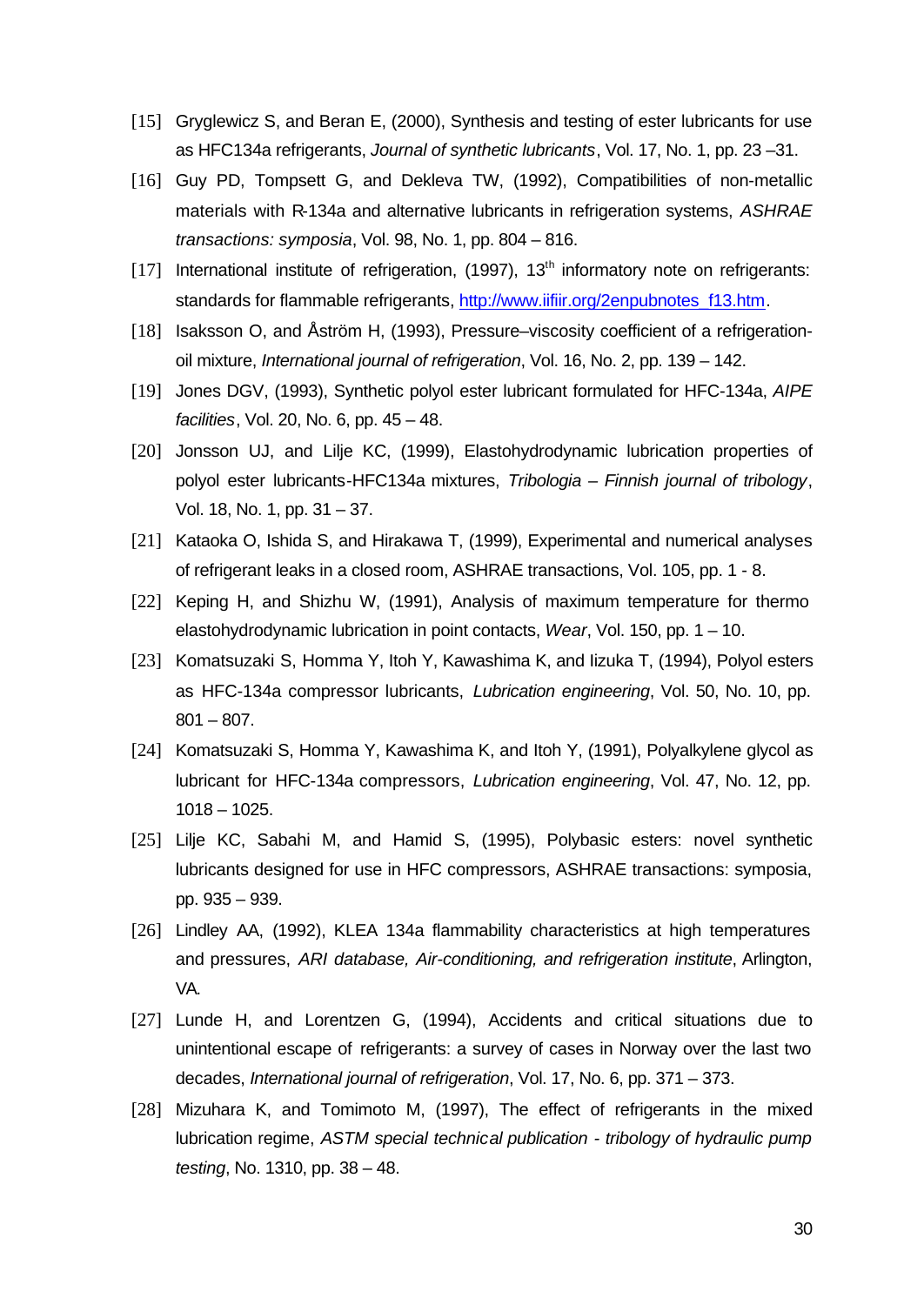- [29] Na BC, Chun KJ, and Han DC, (1998), A tribological study of refrigeration oils under HFC-134a environment, *Tribology international*, Vol. 30, No. 9, pp. 707 – 715.
- [30] Paterson IR Incident at refrigeration plant Anglogold Tau Tona, Department of Minerals and Energy, Gauteng, 1999.
- [31] Preisegger E, and Henrici R, (1992), Refrigerant 134a: the first step into a new age of refrigerants, *International journal of refrigeration*, Vol. 15, No. 6, pp. 326 – 331.
- [32] Reyes-Gavilán JL, (1993), Performance evaluation of naphtenic and synthetic oils in reciprocating compressors employing R-134a as the refrigerant, *ASHRAE transactions: research*, Vol. 99, No. 1, pp. 349 – 360.
- [33] Reyes-Gavilán J, Eckard A, Flak T, and Tritcak T, (1996), A review of lubrication and performance issues in refrigeration systems using an HFC (R-134a) refrigerant, *Lubrication engineering*, Vol. 52, No. 4, pp. 317 – 322.
- [34] Richard RG, and Shankland IR, (1992), Flammability of alternative refrigerants, *ASHRAE journal*, Vol. 34, No. 4, pp. 20 – 24.
- [35] Ritter TJ, (1998), Flammability hydrocarbon refrigerants, *Refrigeration and airconditioning*, Vol. 14, No. 3, pp. 39 – 50.
- [36] Rosen S, (1991), Alternatives to CFCs: testing and materials compatibility studies, *ASHRAE journal*, pp. 36 – 38.
- [37] Rostami SD, and Thompson RIG, (2000), Statistical thermodynamic modelling of environmentally friendly refrigerant-lubricant mixture of HFC134a and an ISO 15 polyol ester, *TransIChemE*, Vol. 78, Part A, pp. 87 – 90.
- [38] Sand JR, and Andrieski DL, (1982), Combustibility of chlorodifluoromethane, *ASHRAE journal*, pp. 38 – 40.
- [39] Sheiretov T, Van Glabbeek W, and Cusano C, (1995), Evaluation of the tribological properties of polyimide and poly(amide-imide) polymers in a refrigerant environment, *Tribology transactions*, Vol. 38, No. 4, pp. 914 – 922.
- [40] Short GD, (1990), Synthetic lubricants and their refrigeration applications, *Lubrication engineering*, Vol. 46, No. 4, pp. 239 – 247.
- [41] Short GD, and Cavestri RC, (1992), High-viscosity ester lubricants for alternative refrigerants, *ASHRAE transactions: symposia*, Vol. 98, No.1, pp. 789 – 795.
- [42] Short GD, and Rajewski TE, (1996), Lubricants for use with HFC based refrigerants – the current state of the art, *Proceedings of the international conference on energy and environment, Shanghai, China, May 1995*, pp. 321 – 330.
- [43] Smith ND, and Tufts MW, (1996), Technical brief: thermodynamic properties of selected HFC refrigerants, *HVAC&R research*, Vol. 2, No. 3, pp. 257 – 261.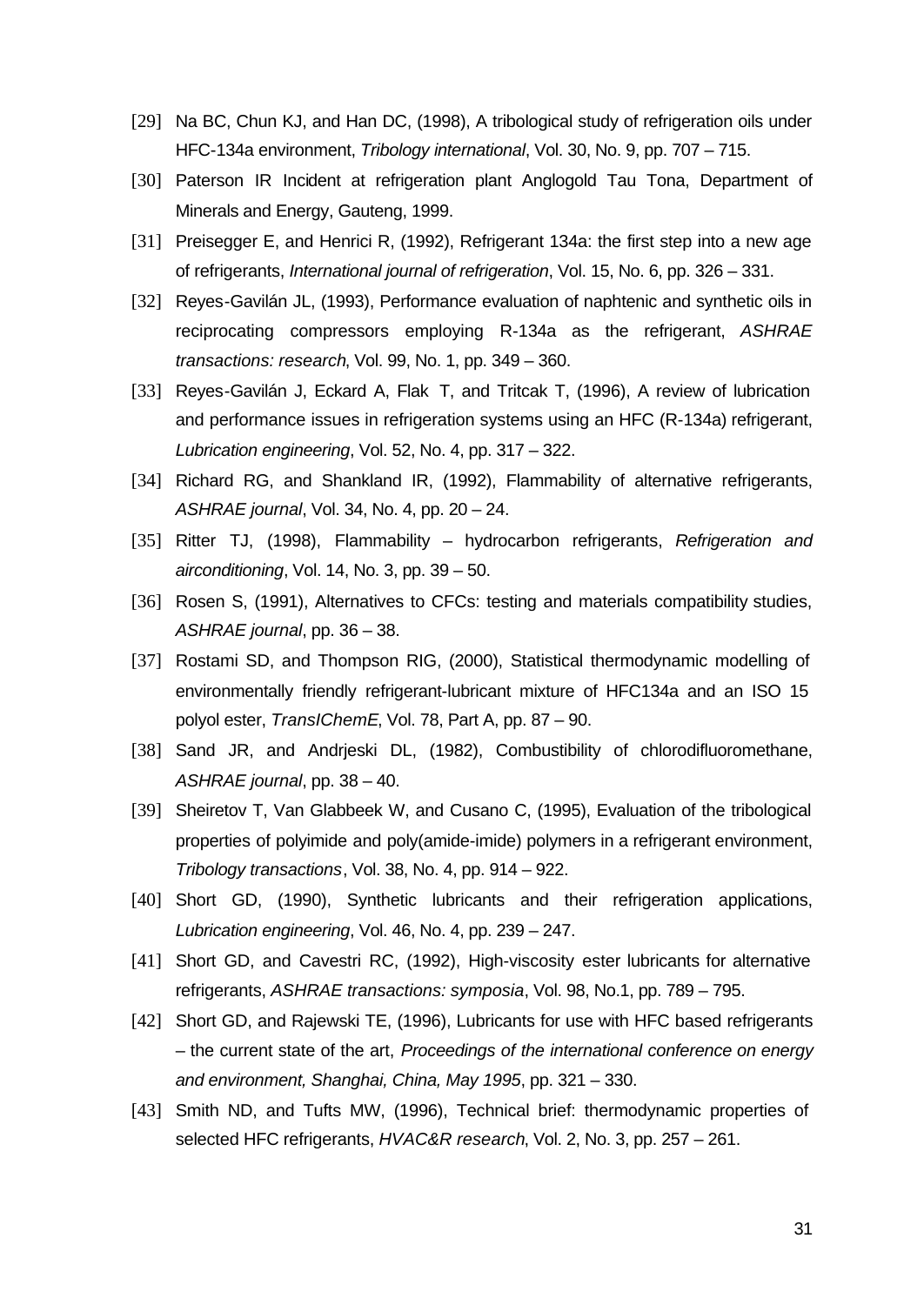- [44] Spauschus HO, (1988), HFC 134a as a substitute refrigerant for CFC 12, *International journal of refrigeration*, Vol. 11, No. 6, pp. 389 – 392.
- [45] Sporlan, (1994), Dessicant compatibility, *Sporlan*, Form 40-130.
- [46] Sunami M, Takigawa K, Suda S, and Sasaki U, (1995), New immiscible refrigeration lubricant for HFCs, *ASHRAE transactions: symposia*, pp. 940 – 946.
- [47] Sundaresan SG, and Finkenstadt WR, (1992), Polyalkylene glycol and polyolester lubricant candidates for use with HFC-134a in refrigeration compressors, *ASHRAE transactions: symposia*, Vol. 98, No. 1, pp. 796 – 803.
- [48] Swallow A, Report on refrigeration compressor failure at Western Deep Levels Gold Mine, *Technical Service Report PBL990251*, Castrol International, 1999
- [49] Takesue M, and Tominaga S, (1998), Wear and scuffing characteristics of polyvinylether in an HFC atmosphere, *Purdue Conference*, pp. 379 – 384.
- [50] ThermoNESLAB online, (2000), MSDS: HFC134a refrigerant, http://www.neslab.com /service/msds/HFC134a.html.
- [51] Visser HG, and Keogh MA, Inspection, Testing of Plant 1A (100 level), YORK (Miac), 1999
- [52] Yamamoto Y, and Gondo S, (1998), Friction and wear characteristics of lubricants for alternative refrigerant HFC 134a, *JSME international journal*, Vol. 41, No. 2, pp.  $278 - 284.$
- [53] Yoon HK, Poppe CH, and Cusano C, (1996), Predicting lubricant performance in refrigerant compressors: a comparison between component testing and benchtesters, *ASHRAE transactions: research*, Vol. 102, No. 1, pp. 86 – 95.